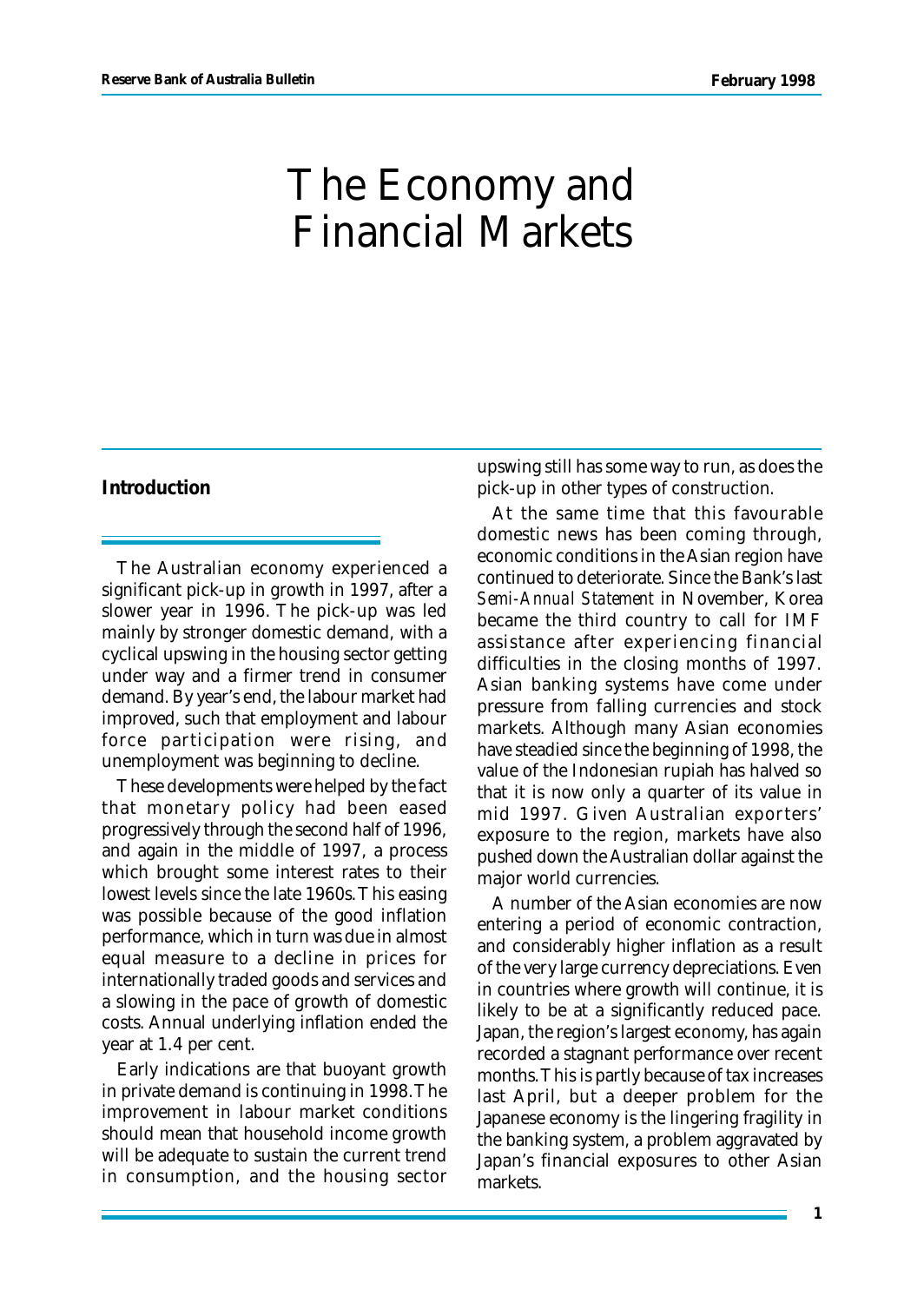In themselves, these developments make the outlook for exporters considerably more difficult, even though export performance over the last year has been quite strong. Exporters will, however, be assisted in many instances by recent developments in the exchange rate, which has depreciated substantially against currencies from outside the region. This should help competitiveness into European and North American markets, which are continuing to grow, and also help Australian exporters to compete with those from countries outside the region in sales into Asia. This should provide some partial offset to the direct impact of the Asian slump. In addition, while commodity prices measured in foreign currency terms have fallen, the decline in the exchange rate has in most cases more than offset this, so that in \$A terms, prices have tended to rise over the past year.

Overall, some reduction in export growth during 1998 is to be expected, although the full effects might not emerge quickly. These trends will act to slow growth in the Australian economy from the rate it would otherwise have been. On present indications, however, there is enough momentum in domestic demand to achieve a reasonable pace of overall growth. The divergence between domestic demand and external circumstances means that the current account deficit will widen further.

Monetary policy remains conducive to domestic expansion: interest rates are relatively low, and credit is growing strongly. The exchange rate has fluctuated considerably in bilateral terms and will have diverse effects on different parts of the economy. At current levels, the import-weighted exchange rate is close to its average level of the past year and will have little net impact on the trend in import prices, but the downward impetus to import prices working over the past year has been removed. The Bank's current expectation is that underlying inflation will gradually move up towards the target over the year ahead.

Monetary policy will be directed towards the continuance of the low-inflation expansion that the economy has experienced since the early 1990s. In this, it will be assisted by the fact that the economy is entering what could be a difficult year in good shape, with output growing at 4 per cent plus and low inflation. In the period ahead, the pursuit of these medium-term objectives will require policy to place a good deal of importance on fostering financial market stability. Australia has done well to avoid the worst of the financial turmoil that has characterised our region over the past 12 months – continuing to do so must be a high priority.

# **Financial Market Developments**

The turmoil in East Asian financial markets intensified in the closing months of 1997 and into early 1998, with periods of extreme instability in several countries. The escalation of the disturbance was first evident in its spread from the ASEAN economies to South Korea, the region's second largest economy, and then by renewed pressure on Indonesia in January. In a number of countries, but particularly in Indonesia, exchange rates have now fallen to levels that seem impossible to justify on economic criteria. Developments in Japan added to the gloom across the Asian region, as further failures in the Japanese financial system came to light and the economy continued to disappoint.

The turmoil in Asia also had a significant impact on markets in developed countries. The US dollar appreciated, bond yields in the US and elsewhere generally fell and share markets fell sharply in October before gradually recovering over the following months. These developments reflected 'safe-haven' buying of US dollars and bonds, and talk, to an extent exaggerated, of possible deflationary influences beginning to operate in goods markets as a result of developments in Asia. Commodity prices, including prices for gold, oil and base metals, fell quite sharply in some cases when measured in US dollars, although less so when measured in other currencies.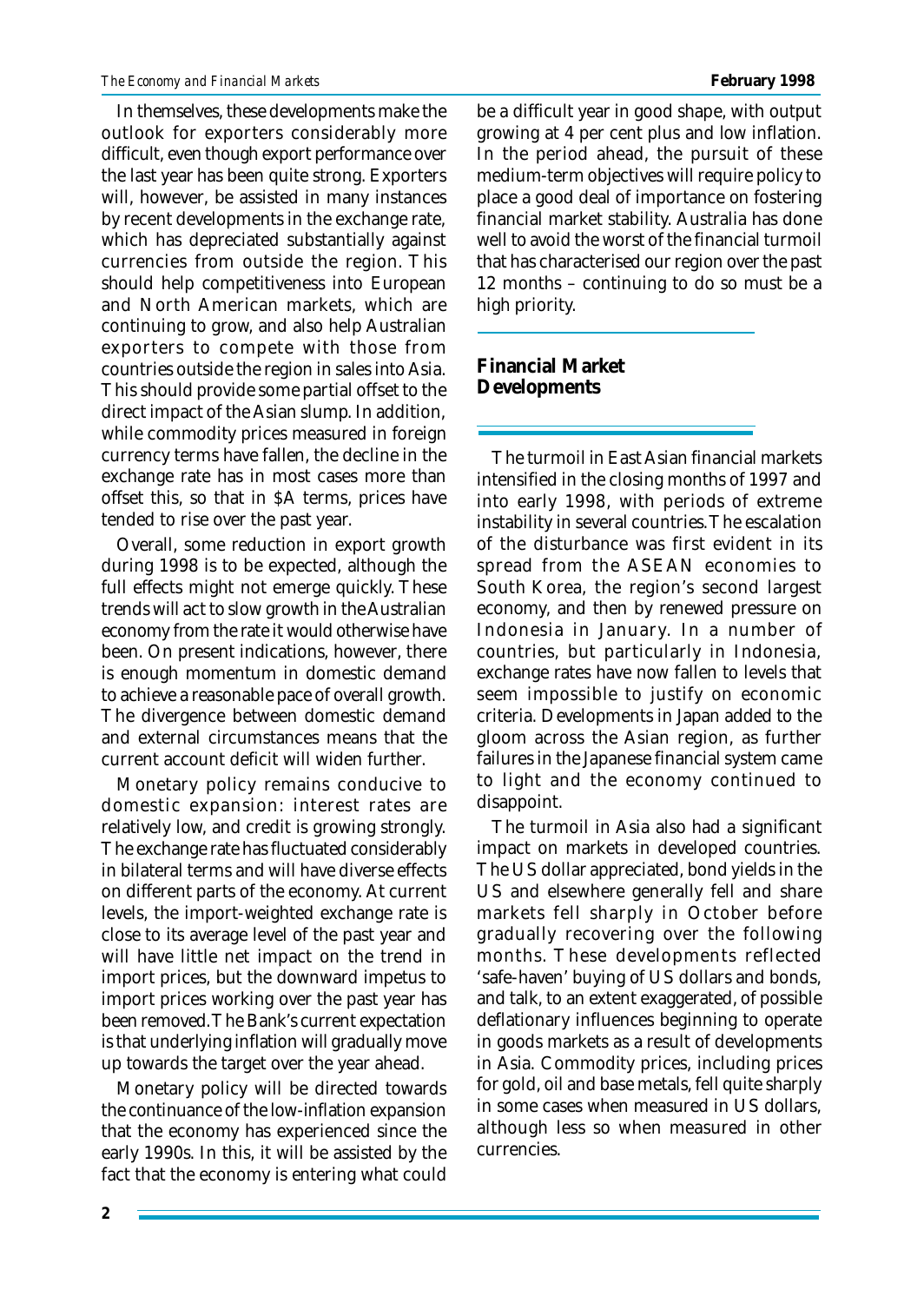In the case of Australia, bond yields and share prices have broadly moved in line with those in the US – i.e. bond yields have fallen and the share market has moved higher, hesitantly, after the drop in October. In the case of the exchange rate, pessimism about commodity prices and the potential consequences of reduced trade with Asia saw the Australian dollar move lower against the US dollar. Needless to say, it was stronger against the currencies of major trading partners in Asia. As discussed in the article *Alternative Measures of the Effects of Exchange Rate Movements on Competitiveness,* published in the January *Bulletin*, these divergent trends should be interpreted carefully.

# **Asian financial markets**

After the sharp falls in the September quarter, it looked for a time in October that the exchange rates of the ASEAN-4 (Thailand, Indonesia, the Philippines and Malaysia) had begun to steady. IMF support programs for Thailand – which had already been put in place – and for Indonesia, which was well advanced, helped calm investors in these markets.

As was reported in the Bank's November *Semi-Annual Statement on Monetary Policy*, however, this turned out to be a false dawn. The disturbance entered a new, and ultimately more serious, phase later in October when Taiwan devalued its currency in an effort to recoup losses in its competitiveness from the large depreciations of the currencies of the ASEAN-4. In reaction to this, pressures built on other countries of North Asia which had been holding the line on their exchange rates. A particular market focus was the viability of the peg of the Hong Kong dollar to the US dollar. Authorities in Hong Kong responded successfully to this test with a combination of strong foreign exchange intervention and large rises in interest rates.

A similar line of defence in South Korea failed to contain exchange rate pressures. The country was more susceptible to an adverse financial shock because economic growth had slowed and Korean companies and banks had built up high levels of foreign debt, much of it short term. As the exchange rate and share prices fell, these weaknesses were exposed. Many Korean companies and banks found it increasingly difficult to raise sufficient foreign exchange to repay foreign-currency debt as it fell due, with the resulting uncertainty accentuating pressure on the exchange rate. By early December, foreign exchange reserves had been heavily depleted and the Korean authorities sought assistance from the IMF.

While this provided some temporary relief to exchange pressures, the approach of presidential elections, and a lengthy handover period to the new administration, delayed decisive policy action, including settlement of conditions with the IMF. This meant that, although the IMF-led support package was the largest in history (US\$59 billion, of which Australia will contribute US\$1 billion), the won fell heavily again for a time. Some stability was achieved after it was announced that private banks in many countries were rolling over maturing obligations of South Korean banks, and that donor countries participating in the IMF package would accelerate their bilateral assistance. By late January, the won had settled around a level 40 per cent lower than in July 1997.

While the Korean exchange rate began to settle in January, the Indonesian currency fell sharply as doubts grew about that country's capacity to comply with the terms of its IMF package. Political circumstances including reports of the President's ill health were partly responsible, as was suspicion that the Indonesian budget did not comply with IMF guidelines. At one stage, the rupiah fell to an intra-day low of almost 17 000 to the US dollar, compared with about 2 500 in mid 1997. It has since recovered somewhat, but remains down by around 75 per cent. This experience was well beyond that of other currencies in the region. Over the same period, the exchange rates of Thailand and Malaysia fell by around 45 per cent, the Philippines' peso was down by 36 per cent and the Taiwan and Singapore dollars by about 17 per cent (Graphs 1 and 2). The currencies of China and Hong Kong have remained steady throughout the episode.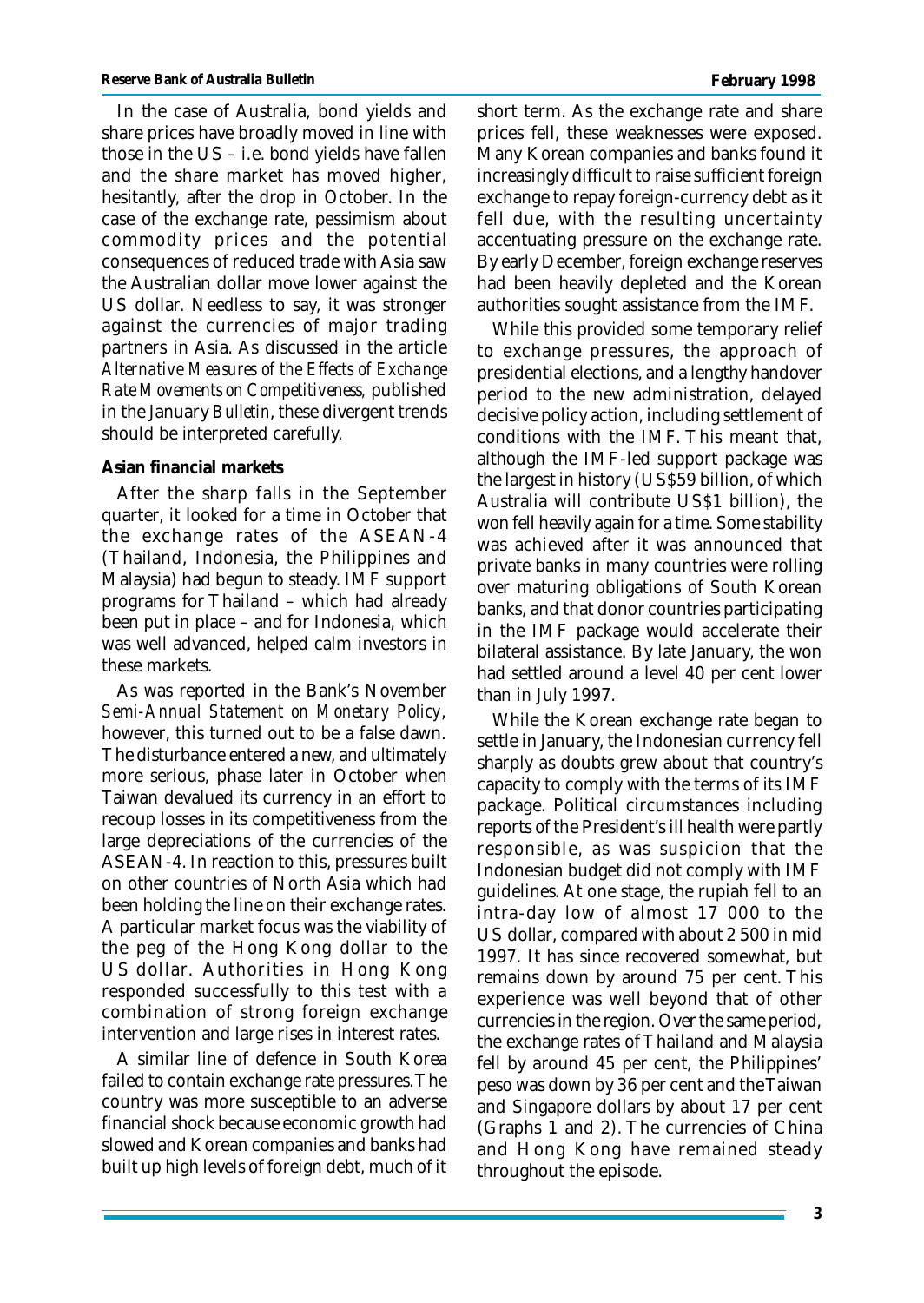## **Graph 1**





## **Graph 2**

All stock markets in Asia declined significantly in the second half of 1997. Falls of 40–50 per cent are common around the region, and are larger, of course, in US dollar terms. More recently, some of the markets have recovered somewhat. Movements in Asian share markets are summarised in Table 1.

Efforts to stabilise exchange rates around Asia have involved higher short-term interest rates (Graph 3). In the three countries receiving support from the IMF, short-term interest rates have increased by more than 10 percentage points from their levels in the first half of 1997. While the higher structure of short-term interest rates across Asia should

## **Graph 3**



# **Table 1: Share Market Developments (in Local Currency)** *Per cent change from date*

|                  | 1 January 1997 | 2 July 1997 | 1 January 1998 |
|------------------|----------------|-------------|----------------|
| Thailand         | $-36$          | -6          | 43             |
| Indonesia        | $-19$          | $-30$       | 28             |
| Philippines      | $-35$          | $-26$       | 10             |
| Malaysia         | $-42$          | $-34$       | 20             |
| Hong Kong        | $-22$          | $-31$       | $-3$           |
| Taiwan           | 24             | $-4$        | $\overline{5}$ |
| <b>Singapore</b> | $-33$          | $-24$       | $-3$           |
| South Korea      | $-19$          | $-32$       | 40             |
| China            | 36             | 3           | 3              |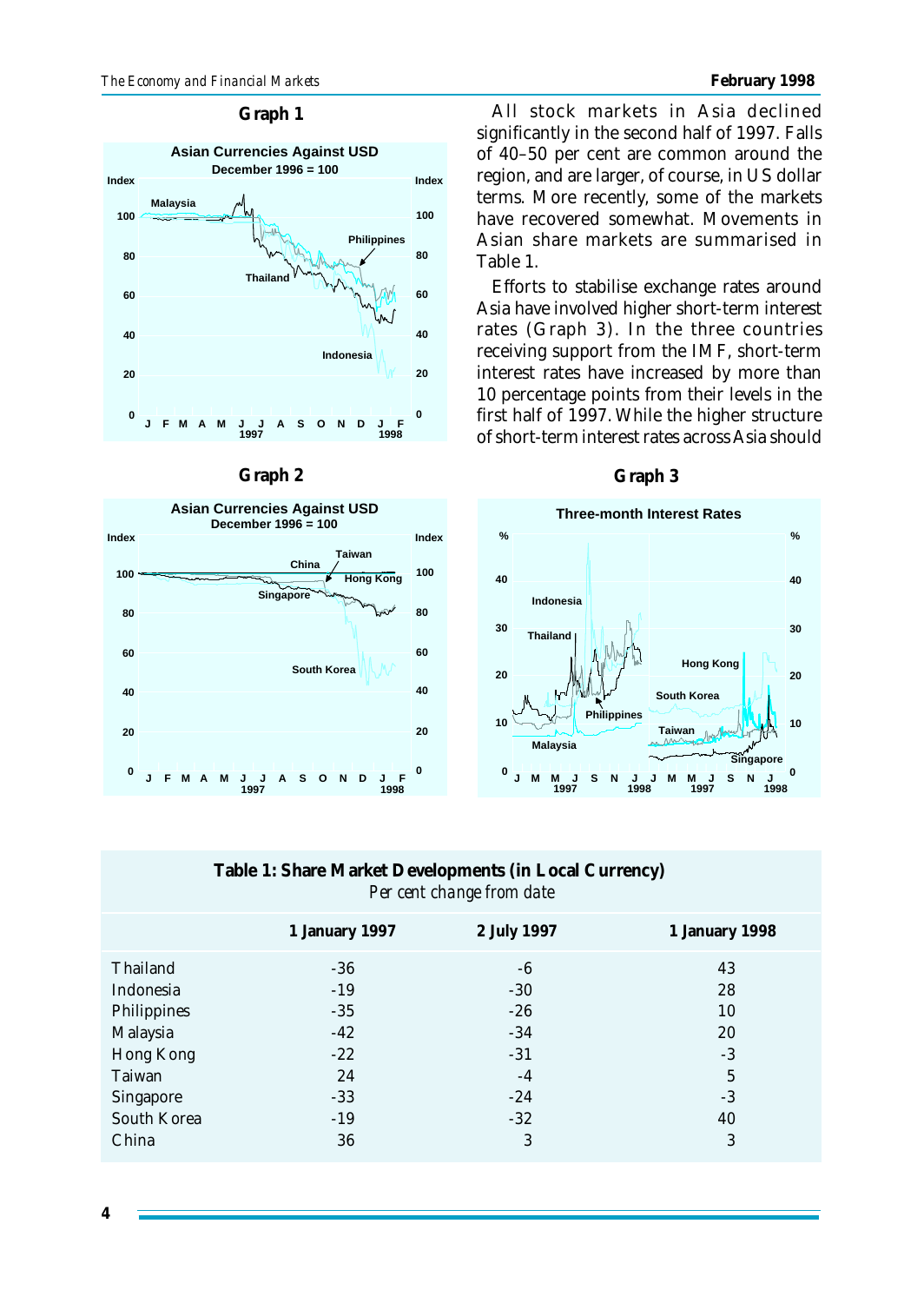eventually help stabilise capital flows and relevant exchange rates, they are also likely to restrain growth in domestic spending and possibly add to deflationary pressures in asset markets in the countries concerned.

# **Financial markets in industrial countries**

The deterioration in the Japanese economy and the evident strains in the financial system saw confidence fall to a low ebb in financial markets there. The most pronounced adjustment was in the stock market, where the Nikkei index fell to under 15 000 in December, a level last seen in the recession of 1995. Announcement of a fiscal package designed to stimulate the economy initially failed to revive the stock market, where sentiment continued to mirror concern about the stability of the financial system. Subsequently, however, rumours that the authorities may undertake further measures helped the market to recover to about 17 000 by late January. This was, nonetheless, still almost 20 per cent down from mid 1997.

With weakness on the stock exchange, and perceptions that Japan might be moving toward a phase of deflation, demand for Japanese bonds remained strong. The yield on 10-year bonds rallied from the already low level of 2.5 per cent in June 1997, to new historical lows of about 1.6 per cent by November, before settling around 1.8 per cent.

The stance of Japanese monetary policy has remained unchanged in recent months, with the call money rate around 0.5 per cent. Despite this, there has been some rise in Japanese banks' cost of funds, reflecting a widening in risk premia. At the short end of the yield curve, yields on three-month euro-yen securities rose by about 50 basis points, to 1 per cent. The premium on foreign currency raisings by Japanese banks increased even further.

Weakness in Asia had its counterpoint in strengthening US markets: the US dollar rose against all major currencies and US bond yields moved to new lows. Underpinning the strength of the US bond market is the continuing run of improving inflation news – both producer and consumer prices – and growing confidence that this would continue without the Fed having to act to slow the US economy. The inflation-restraining influence of Asian developments, especially in goods markets, gave the rally in bonds further support, with the yield on 10-year US Treasuries falling to an intra-day low of 5.3 per cent, their lowest level since 1993. Bond yields also rallied in other major industrial countries. In Germany, for example, yields also moved to a new cyclical low of 5.0 per cent.

The rise in the US dollar in recent months is a continuation of a trend that began in mid 1995. Since then, the US dollar has appreciated in trade-weighted terms by about 20 per cent (Graph 4). This appreciation reflects the health of the US economy relative to that of other major countries, reinforced in recent months by strong 'safe-haven' buying following the turbulence in Asia.



The rise in the US dollar is consistent with desirable adjustments in the world economy at this stage, since it will help spill strong growth in domestic demand in the United States over to economies with excess productive capacity, especially in Asia, including Japan. In the process, it will also help limit inflationary pressures in the United States, thereby possibly delaying any need to tighten monetary policy. After the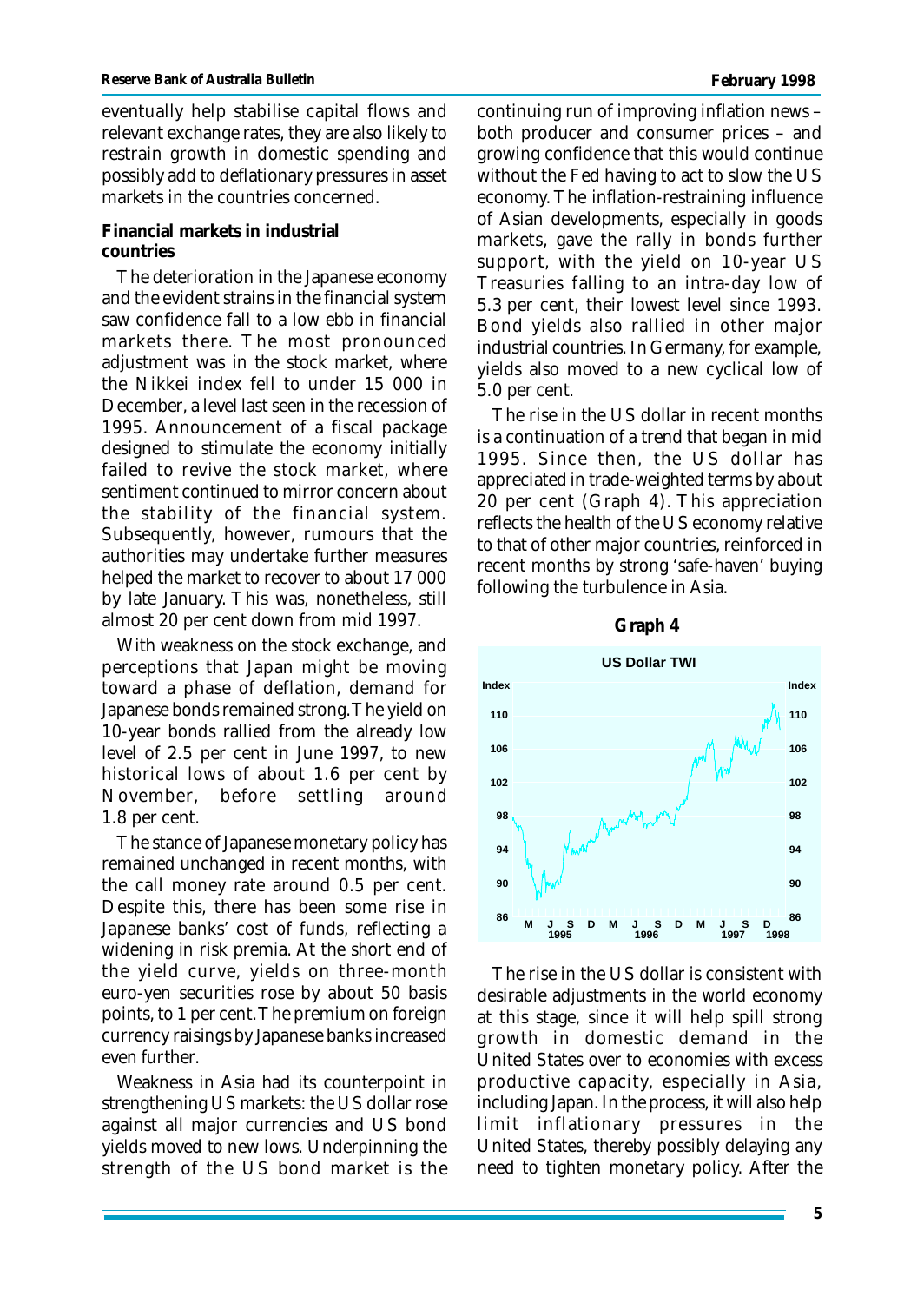tightening in March 1997, which lifted the Fed funds rate by 0.25 percentage points to 5.5 per cent, the Fed has left interest rates unchanged. This was against a background of continuing good inflation outcomes, notwithstanding the strength of demand and the tightening of the labour market. However, interest rates have been increased in the UK, several other European countries, Canada and New Zealand in recent months. In the case of the latter two countries, some of the rise was in response to softness in exchange rates (Graph 5).



#### **Graph 5**

**Australian financial markets**

The Australian dollar has moved lower against the US dollar. In early January, it reached a low of US63.20 cents before intervention by the Bank lifted the rate above US64 cents. Thereafter, more settled conditions in Asia, a recovery in the price of gold and comments by some investment banks to the effect that the local currency had been significantly undervalued against the US dollar also boosted sentiment. By early February, the Australian dollar had risen to around US68 cents (Graph 6).

Over the past year or so, the Australian dollar has depreciated by about 15 per cent against the US dollar. At the same time, it has appreciated very strongly against the currencies of a number of major trading partners in Asia. The net result of weakness against the US dollar and strength against





currencies of trading partners in Asia was that the trade-weighted index of the Australian dollar has increased in recent months to as high as 62, a level slightly above that reached in early 1997.

As was explained in the article *Alternative Measures of the Effects of Exchange Rate Movements on Competitiveness*, published in the January *Bulletin*, the contrasting influences on the Australian dollar, resulting from the strong US dollar and weak Asian currencies, mean that the trade-weighted index is currently providing a somewhat misleading picture of overall exchange rate developments. The Bank's view is that this combination of movements in bilateral rates, for an unchanged TWI, would tend to have a moderately expansionary net effect on prices and economic activity in Australia, although the effects are not evenly distributed through the economy.

A number of factors have contributed to the decline in the Australian dollar against the US dollar. As discussed, with the US dollar rising against all currencies, some depreciation of the Australian dollar in US dollar terms was inevitable and desirable. Additionally, financial markets were aware that the deterioration in Asia will make the trading climate more difficult for Australian exporters, with some increase in Australia's current account deficit likely. A related concern is that excess capacity in Asian economies might contribute to deflationary forces, at least in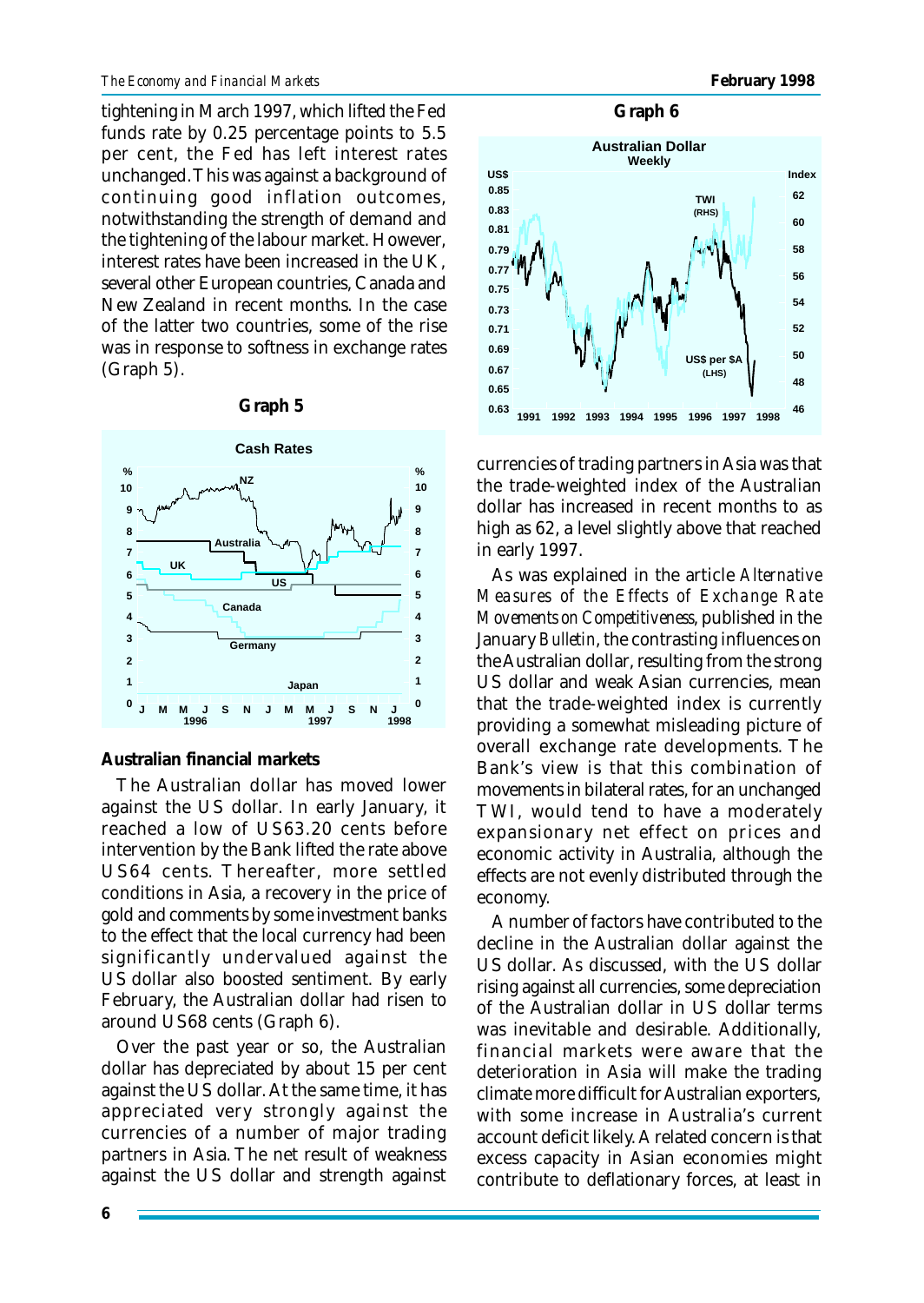some goods markets. These influences on the Australian dollar occurred against a backdrop of relatively low domestic interest rates and narrow interest differentials against other countries.

In recent months, the Bank has undertaken some modest intervention in the foreign exchange market at times when markets were unsettled, or when the fall in the exchange rate risked becoming self-reinforcing. In doing so, it has not sought to prevent a sensible adjustment in the exchange rate to reflect the deterioration in Australia's international trading climate. This intervention was the first such exercise since November 1993. Since October, Reserve Bank purchases of Australian dollars have amounted to \$400 million, of which \$100 million was undertaken in January.

With no change in monetary policy in recent months, the main influence on short-term interest rates in Australia was the run of economic news, which pointed to healthy economic growth. Expectations of a further cut in the cash rate were dispelled by mid November. Short-term interest rates rose as a result, with the yield on 90-day bank bills rising by 0.25 of a percentage point to around 5 per cent, the level of the cash rate (Graph 7).



**Graph 7**

As expectations of a further cut in the cash rate subsided, bond yields also rose for a period. Between late November and early December, they moved up by 0.5 of a percentage point to near 6.4 per cent. As bond yields in the United States then rallied, however, the yield on 10-year bonds in Australia also fell, and by early January had reached around 5.6 per cent, its lowest level since May 1969 (Graph 8). In those days, low interest rates were set by the authorities and the demand for bonds by financial institutions was artificially boosted by 'captive' arrangements which forced them to maintain a set ratio of bonds to total assets. The major factor in recent moves in Australia, as abroad, was a consensus that events in Asia would probably have a disinflationary effect. The spread to the yields in the United States also moved up from the historical low, of virtually zero early in November, to around 40 points at present (Graph 9).





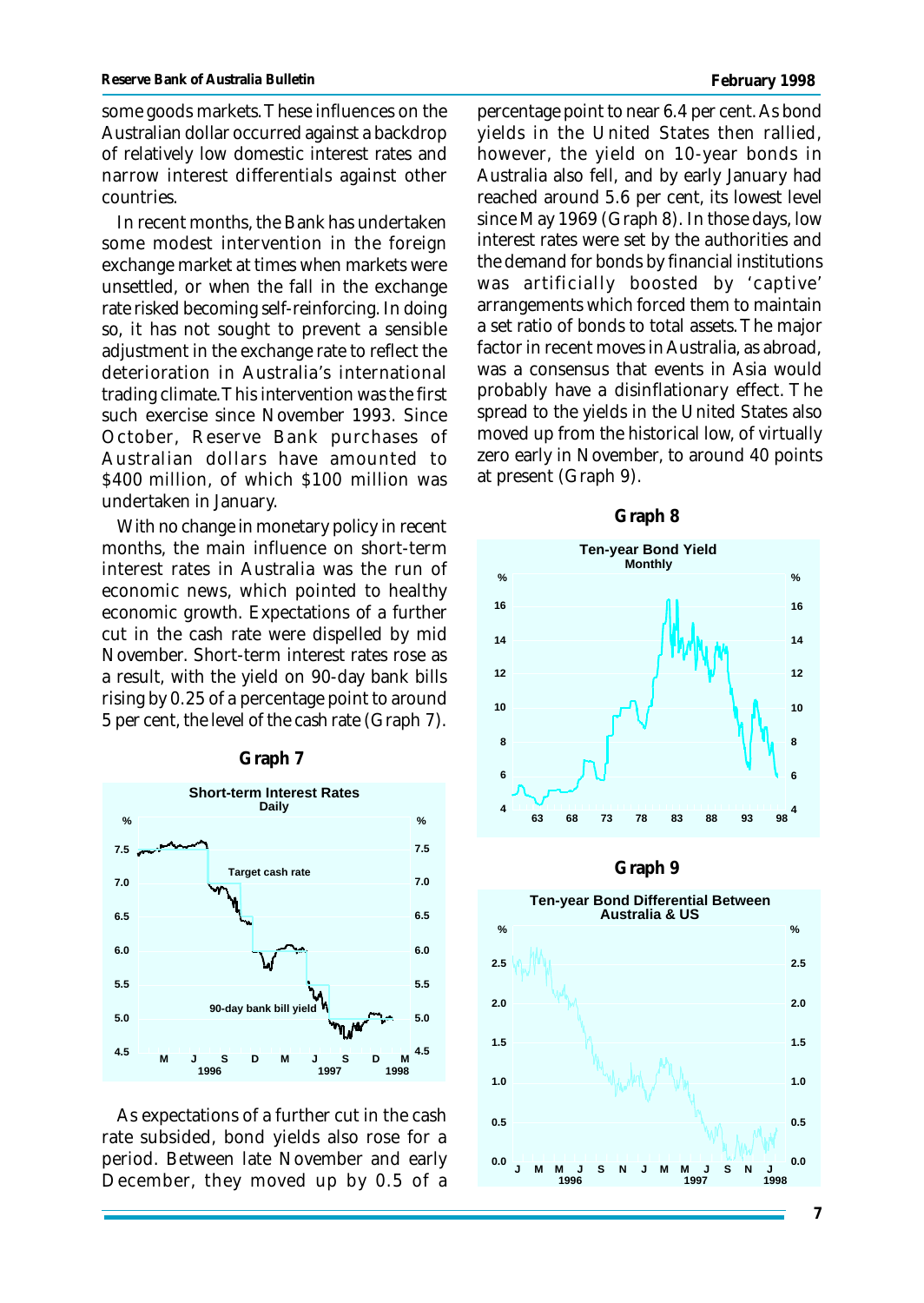**International Economic Conditions**

# **Demand and activity in East Asia**

In the wake of the recent financial instability most expectations are that growth in the East Asian region will decline significantly over the next year or two, with contractions in some countries. Thailand, Indonesia and Korea are likely to be in this latter group – showing a sharp contrast to the growth rates of 6 to 8 per cent that had been typical earlier in the decade. Elsewhere in the region, the effects on growth are generally expected to be smaller, although still sizeable.

There are several forces at work contributing to the weaker growth outlook. Part of the background to the financial instability described earlier was an extended period of strong credit growth which supported inflated asset prices, excessive investment in property development and surplus industrial capacity in a number of industries. With this cycle now having turned down, economies are experiencing a period of adjustment in which surplus capacity has to be absorbed and debt burdens reduced to more manageable levels. The experience of other countries, including developed economies, which have undergone this sort of financial adjustment in the past, has been that the process can take some time to work through, and involves a sharp contraction in economic activity and declining asset prices. The adjustment problem is compounded by difficulties in financial institutions and by continuing high interest rates in some countries, aimed at resisting further downward pressures on exchange rates.

These forces operating to restrain domestic demand will to some extent be offset by the boost to exports coming from exchange rate depreciations. By any standard, the depreciations that have taken place in the currencies of the ASEAN-4 economies and Korea will make their exports highly competitive on world markets, and should help export-oriented businesses to rebuild their profit margins. On the other hand, there has been little change in competitiveness for Singapore and Taiwan, while China and Hong Kong have lost competitiveness *vis-à-vis* other countries in the region. To some extent, also, the gains in competitiveness of the countries with depreciating currencies will be offset over time by the higher inflation which is already becoming evident.

It will be some time before confident judgments can be made about the overall impact of these forces, partly because the financial market developments are still unfolding. Nonetheless, indicators becoming available in the past few months have shown the beginnings of the effects of the financial instability on trade and economic activity in the region (Table 2). The effects are clearest in the case of Thailand, where the level of industrial production began to fall in mid 1997 after a period of growth averaging around 10 per cent over the previous two years; by November, Thai industrial production was 15 per cent below the level of a year earlier. Following the currency depreciation, the Thai trade account has moved into surplus, largely through a sharp decline in imports. Exports in US dollar terms have been relatively flat, but this probably implies some growth in volume terms, as baht depreciation allows Thai producers to lower their US dollar selling prices.

Elsewhere in the region there are also signs of weaker import demand in some countries, particularly in Korea, Indonesia and Malaysia, where imports have been declining in US dollar terms for several months. Industrial production has so far continued to grow solidly in most countries, possibly reflecting the resilience of exports.

# **Japan**

The Japanese economy continues to struggle, with confidence having been set back by the developments elsewhere in Asia. Following the 2.8 per cent fall in the June quarter, output had been expected to rebound solidly in the September quarter. In the event, it expanded by only 0.8 per cent in the quarter,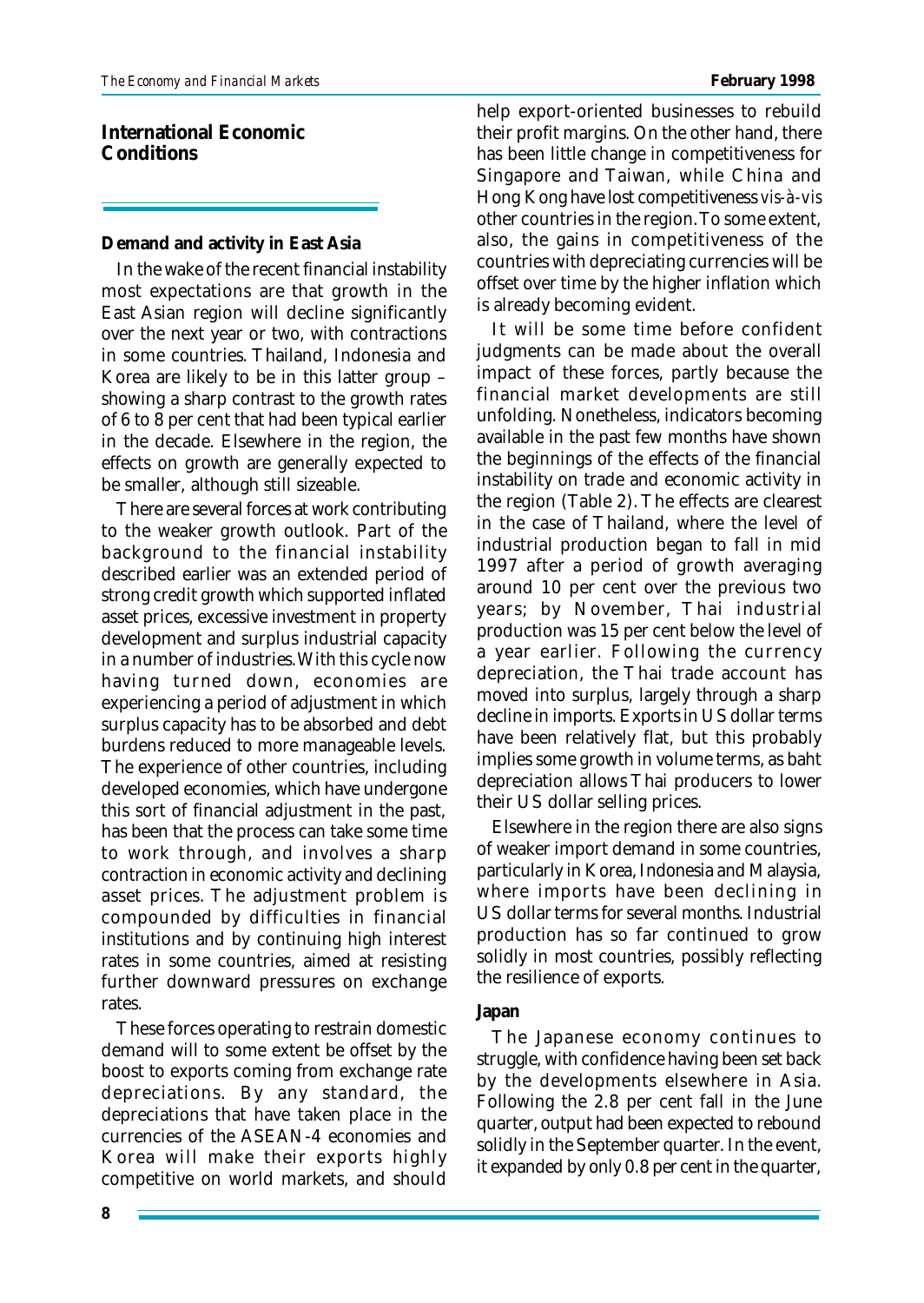|                                     | Industrial production |        |                    | Imports (US\$) |         |                    | Exports (US\$) |        |                    |
|-------------------------------------|-----------------------|--------|--------------------|----------------|---------|--------------------|----------------|--------|--------------------|
|                                     | 1995                  | 1996   | Latest<br>3 months | 1995           | 1996    | Latest<br>3 months | 1995           | 1996   | Latest<br>3 months |
| Thailand                            | 11.0                  | 8.0    | $-11.4$            | 30.0           | $2.2\,$ | $-24.3$            | 24.7           | $-1.3$ | 5.3                |
| Indonesia                           | 10.8                  | 6.6    | 9.0                | 27.0           | 5.6     | $-5.8$             | 13.4           | 8.3    | 7.1                |
| <b>Philippines</b>                  | 16.5                  | 5.6    | 9.0                | 26.7           | 22.2    | 11.6               | 29.3           | 18.3   | 24.2               |
| Malaysia                            | 13.9                  | 10.9   | 9.6                | 30.7           | 1.0     | $-5.2$             | 26.0           | 5.6    | $-1.3$             |
| South Korea                         | 11.9                  | 8.5    | 6.3                | 32.0           | 11.3    | $-19.4$            | 30.3           | 3.7    | 3.3                |
| Hong Kong                           | 1.0                   | $-3.7$ | 0.5                | 20.1           | 3.0     | 4.7                | 14.8           | 4.0    | 5.3                |
| Taiwan                              | 4.2                   | 1.8    | 8.3                | 21.3           | $-1.1$  | 11.9               | 20.0           | 3.8    | 6.5                |
| <b>Singapore</b>                    | 10.4                  | 3.3    | 10.2               | 21.3           | 5.5     | $-5.1$             | 22.1           | 5.7    | $-3.9$             |
| China                               | 13.5                  | 13.2   | 11.5               | 14.2           | 5.2     | $-13.1$            | 23.1           | 1.6    | 14.3               |
| Japan                               | 3.5                   | 2.7    | $-0.4$             | 23.3           | 6.9     | $-7.6$             | 11.1           | $-6.3$ | 2.4                |
| <b>Sources: National statistics</b> |                       |        |                    |                |         |                    |                |        |                    |

# **Table 2: East Asia – Production and Trade** *Percentage change from a year earlier*

to be up 1.0 per cent over the year. More recent indicators continue to suggest a weaker-than-expected recovery, which has led to a sharp downgrading in forecasts of output growth in 1998. Consumer confidence is low, the unemployment rate remains around its record high of 3.5 per cent, and banks are imposing tougher credit constraints on borrowers. External demand had been providing some stimulus to the domestic economy on the back of a significant depreciation of the yen since 1995; the prospects of it continuing to do so have been dimmed by the mounting economic problems in the rest of Asia, which is Japan's largest export market.

The latest *Tankan* survey confirms businesses' pessimism about the economy's near-term prospects. Financial fragility continues to hamper the recovery; official estimates of bad and doubtful loans held by Japanese banks are now estimated to have reached 12 per cent of total loans. A number of fiscal stimulus packages have been announced in recent months, including a one-off ¥2 trillion (0.4 per cent of GDP) personal income tax cut. The government has also approved the use of public funds to stabilise the financial system, with ¥17 trillion being allocated for protection of deposits and

¥13 trillion for the purchase of the shares and debt of troubled banks.

# **United States and Europe**

Despite a natural tendency to concentrate on Asia, developments in the United States and Europe remain important to an overall assessment of Australia's external environment. The United States and European economies together make up a larger part of world demand than Asia does, and they have the dominant bearing on the outlook for commodity prices. In addition, history has shown that economic activity in the United States has generally had an influence on the Australian business cycle out of proportion to the direct trade links between the two countries. The continuing health of the United States and European economies should therefore help to mitigate, to some extent, the effects on Australia of the economic problems in Asia.

The *United States* economy continues to enjoy a remarkable conjunction of strong growth and low inflation. During 1997, the seventh year of economic expansion, output grew by 3.9 per cent. This added 3.2 million jobs to payrolls, bringing the unemployment rate down to 4.7 per cent, below most estimates of the rate consistent with steady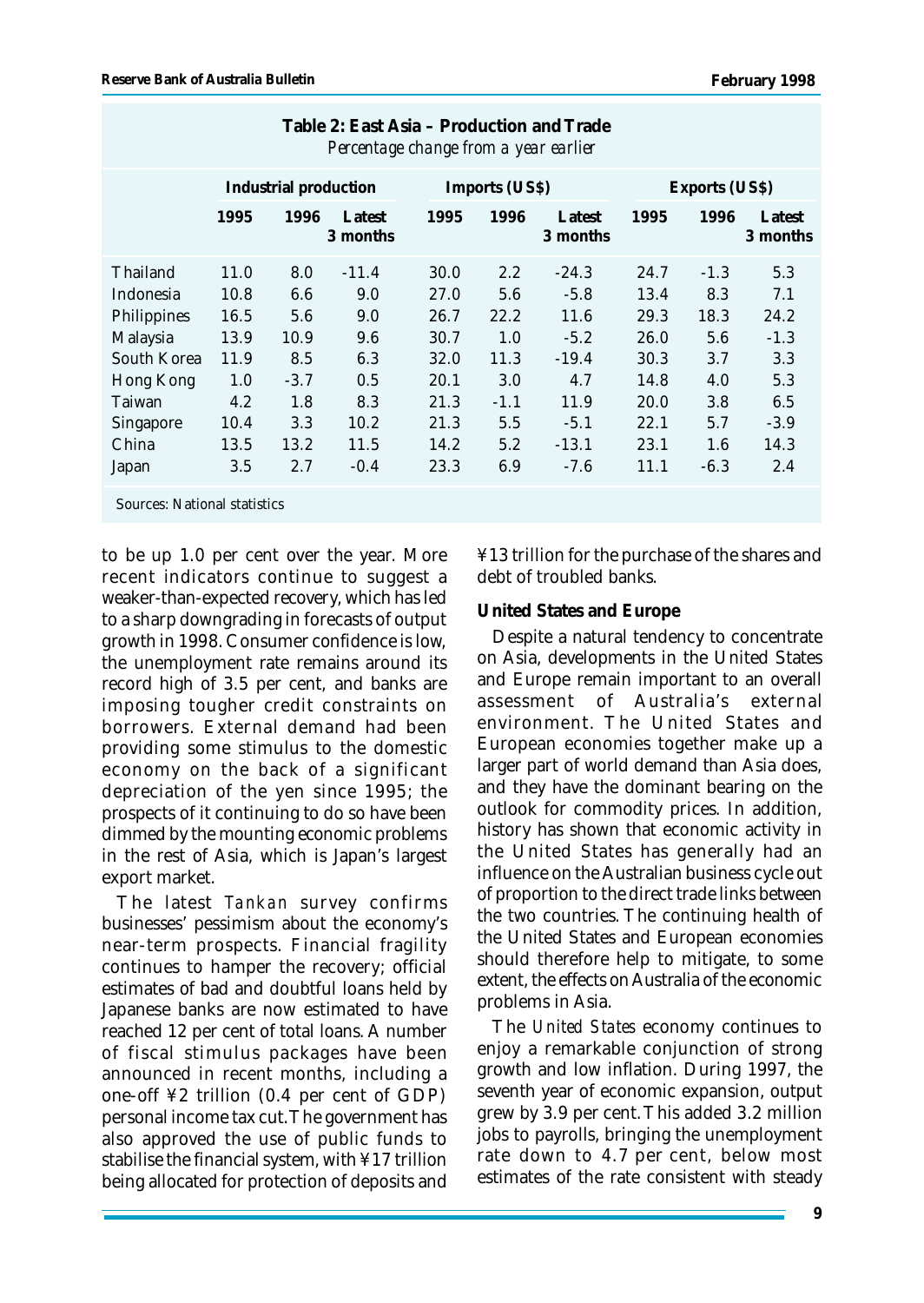inflation. Despite this, earnings growth has picked up only modestly, with average hourly earnings rising by 3.7 per cent, and the employment cost index, a broader measure of labour costs, up by 3.3 per cent over the year. Core producer prices were essentially unchanged over the year and the exchange rate appreciated, which, together with refinements to the measurement of consumer prices, helped to deliver a rise of only 2.2 per cent in core consumer prices over 1997. The continuation of strong growth combined with minimal inflation pressures has led gradually to an upgrading of output growth forecasts for 1998.

Stronger growth in the major continental *European* economies is reducing the difference in performance between them and a periphery of faster-growing economies. In Germany, a gradual recovery is continuing, although net foreign trade continues to provide a disproportionate share of this growth. In France and Italy, there are clearer signs of strengthening domestic demand. Price pressures remain muted in all three economies, but economic growth is not yet sufficiently robust to make significant inroads into the record levels of unemployment. After estimated growth of 2.5 per cent in 1997, forecasters had been becoming more optimistic about Western European growth in 1998. Although recent events in Asia have led to a minor scaling back of these forecasts, a modest pick-up in growth is still expected this year.

# **Domestic Economic Activity**

Real output is likely to have expanded by around 4 per cent, or possibly a little faster, through 1997, compared with growth of 2.4 per cent through 1996. This strengthening owes a good deal to a marked pick-up in private consumption, usually a component of demand that displays little variability in growth. The dwelling sector continues to contribute to growth, driven by historically

high levels of housing affordability, although the upturn is more moderate than usual because of lingering pockets of over-supply, arising from the previous cycle. Business investment remains a major driver of the expansion, with the recent strength being contributed by equipment investment, rather than spending on buildings and structures. The quantity of exports has displayed good growth through 1997, while strong growth in imports over the same period confirms the strength of domestic demand.

The strengthening in domestic activity through 1997 brought forth a solid lift in employment in the second half of the year, with most of the strength in full-time employment. With the rise in the demand for labour, unemployment has begun to fall, and people are being encouraged back into the labour force.

# **Household income and expenditure**

The national accounts measure of private consumption grew strongly in the June and September quarters, following an extended period of sluggishness. The earlier weakness was concentrated in retail trade, which makes up 40 per cent of private consumption. Sales at department stores and clothing retailers were particularly weak in the first half of 1997 as consumers postponed discretionary spending. By contrast, other components of consumption maintained good, steady growth, as most of them have since the beginning of the 1990s. The strengthening in retail trade, which began in mid year, was led by a resurgence in spending at department stores, but has otherwise been reasonably broadly based. Motor vehicle sales have been particularly strong, rising by around 20 per cent over the past year. Monthly retail sales and motor vehicle sales data suggest that consumption remained at a high level in the December quarter. While retail sales data recorded a decline in the month of December, an increasing tendency for spending to be delayed until January over recent years has meant that December data usually need to be taken with results for January in order to gauge the strength of demand.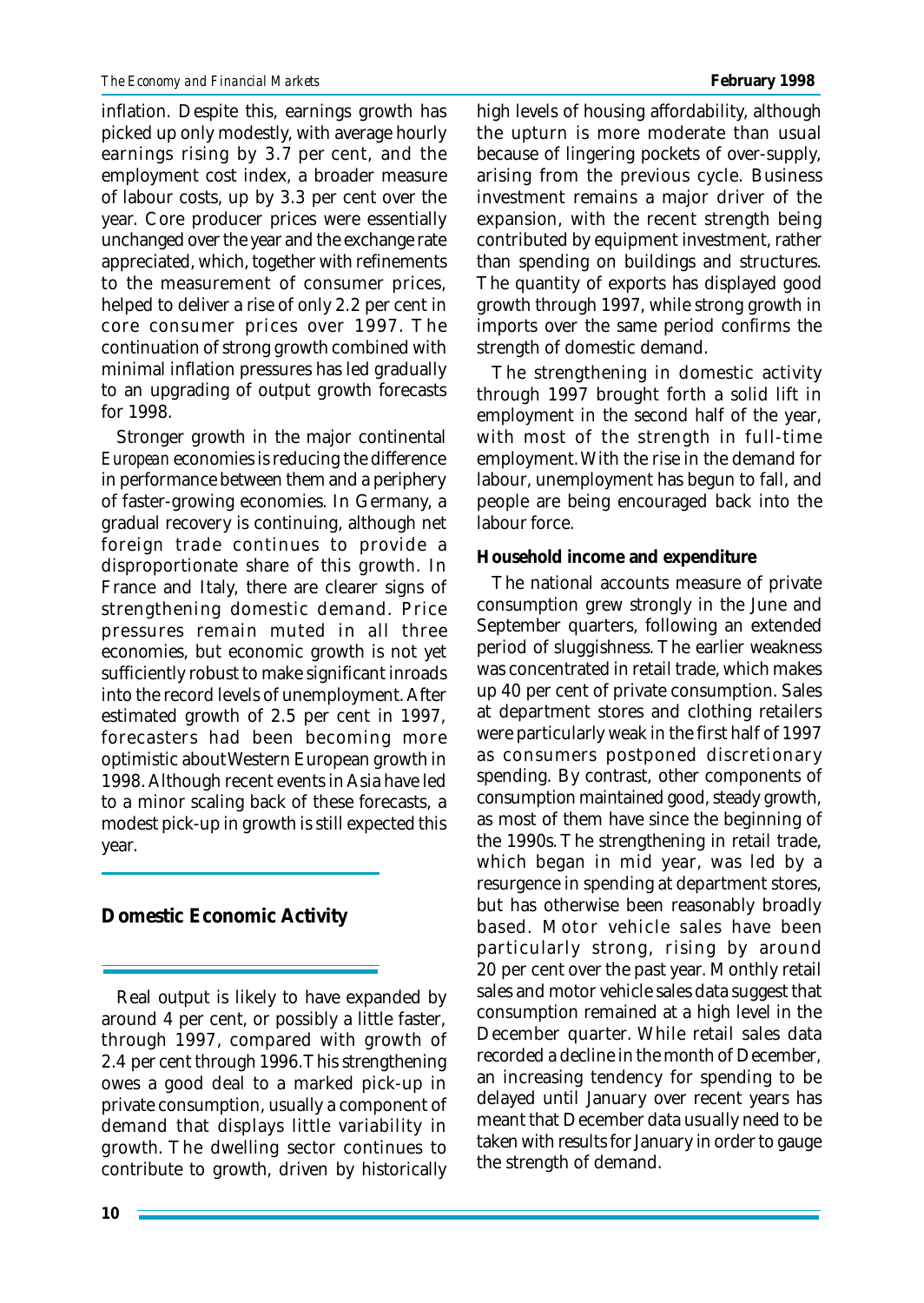The strengthening of private consumption has been supported by steady growth in household incomes, and by declines in interest rates, which have benefited the nearly 30 per cent of households with home loans. Spending by consumers may also have been encouraged by improved employment prospects in the second half of the year (Graph 10).

## **Graph 10**



Consumer sentiment, as measured by the Westpac-Melbourne Institute survey, remains clearly above its longer-term average, but has changed little over the past year. Over the last few months, consumers' expectations of their own economic prospects for the year ahead have improved gradually, while their assessment of the outlook for the economy has deteriorated. This may suggest that, while aware of the emergence of serious economic problems in Asia, consumers have been more influenced by strengthening domestic economic conditions when assessing their own prospects.

The reduction in home-loan interest rates – due both to declines in official interest rates and a narrowing of margins in the home-loan market as competition intensified – has driven housing affordability to its current extremely high level, and has underpinned the gradual expansion in dwelling investment. That this pick-up has not been stronger is due to the higher-than-usual excess supply of dwellings in the outer suburbs of most capital cities and in regional Australia.

Consistent with the gradual winding back of this excess supply and with the high levels of affordability, lending for housing resumed its upward trend in the second half of 1997 after pausing earlier in the year (Graph 11). Over the three months to November 1997, the value of new loans approved was 30 per cent higher than in the same period a year earlier. Although the monthly data display considerable volatility, lending for both existing dwellings and new construction continue to rise in trend terms. Building approvals went through a soft patch in the middle of 1997, but the latest data are consistent with the solid growth in housing loans, suggesting that the housing sector retains sufficient momentum for continued steady growth in 1998. House prices rose quite strongly during 1997 in Sydney and Melbourne, while in other capital cities the picture has been mixed.

#### **Graph 11**



#### **The business sector**

Recent surveys of business sentiment suggest an improvement in trading conditions since the first half of 1997, which is consistent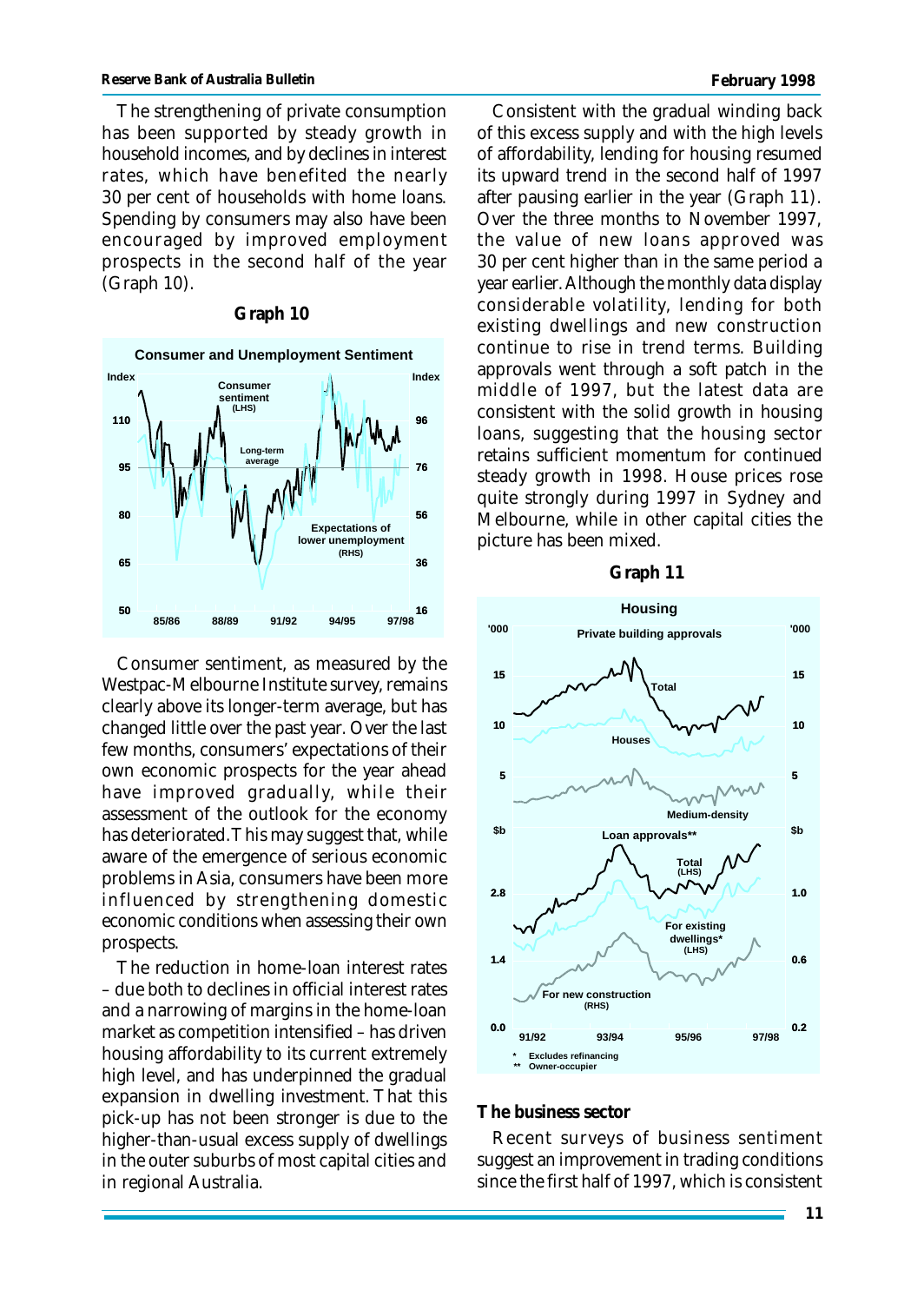with the pick-up in consumer spending and the gradual impact of the trend towards lower interest rates from the middle of 1996. This is apparent across a range of surveys, including the National Australia Bank survey of firms across the whole non-farm economy, the Yellow Pages survey of small businesses, the ACCI-Westpac survey of manufacturing and the Dun and Bradstreet survey of manufacturing, retailing and wholesaling (Graph 12).

#### **Graph 12**



Although trading conditions are reported to be improving, firms continue to operate in a competitive environment in which they have only limited capacity to raise selling prices. This is shown by low rates of increase in output prices and subdued corporate profit growth. Adjusting for privatisations, profits in the private corporate sector as a ratio to GDP have been around their longer-term averages for the past few years with, if anything, a slight tendency to decline. In the September quarter of 1997, corporate profits amounted to 14.3 per cent of GDP, about  $\frac{1}{2}$  a percentage point below the decade average.

While indicators of current domestic conditions remain strong, there has been a recent tendency for businesses to note a weakening in export sales and to expect a weakening in future conditions. This seems to reflect concern about the impact of the Asian financial problems: surveys that have questioned Australian firms about the likely

impact of Asian instability on trading conditions have reported an increase in concern in the December quarter.

Private business investment remains strong. Over the year to the September quarter 1997, business fixed investment grew by 15 per cent, its fifth year of double-digit growth. The strong performance over the past year was entirely accounted for by growth in equipment investment; by contrast, investment in building and structures declined slightly. The latest ABS Capital Expenditure Survey suggests further strong growth in equipment investment in the 1997–98 financial year, with the fourth estimate of investment intentions for 1997–98 showing a significant upgrading compared with the previous three estimates (Graph 13).

# $0^{111}_{93/94}$ **10 20 30 40 Capital Expenditure Survey 0 10 20 30 40 \$b \$b Buildings Equipment Total 93/94 95/96 97/98 95/96 97/98 97/9895/96**

Forward indicators of investment in buildings and structures are more mixed. The Capital Expenditure Survey suggests that there will be little, if any, growth in this component of investment in 1997–98, while other indicators suggest a stronger outlook. The stock of work yet to be done on non-residential buildings in the ABS Survey of Building Activity has been rising solidly over recent years (Graph 14). Furthermore, the pick-up in non-residential building approvals in the second half of 1997 is indicative of a strengthening in activity in this sector over coming quarters. In the engineering construction sector, a large stock of work yet

## **Graph 13**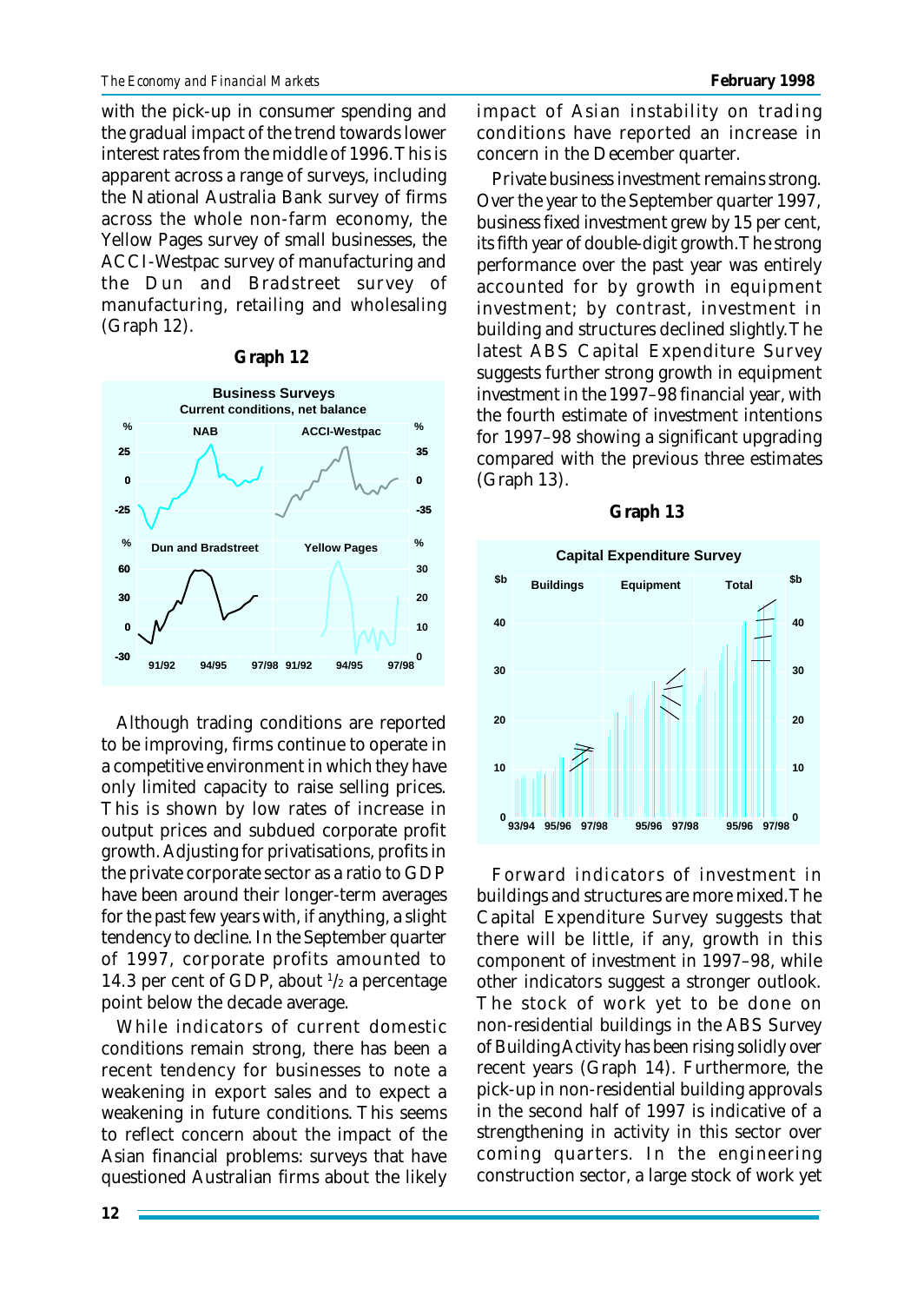to be done has been built up recently, concentrated mainly in private-sector infrastructure (mainly road building) and mining projects. Together, these other indicators suggest that buildings and structures investment may not be as weak as suggested by the Capital Expenditure Survey.



## **Graph 14**

In terms of the sectoral pattern of investment, most of the expected growth in investment in 1997–98 is in the mining industry. If the latest survey expectations are realised (and the fourth estimate usually gives quite a good guide to actual investment) investment expenditure in the mining industry this financial year will exceed that in the manufacturing industry for the first year since these data became available in 1963. This is partly a consequence of the subdued nature of the manufacturing sector, with squeezed profitability and weak output growth over the past few years. Expected growth in mining investment is nevertheless very strong: if expectations are realised, investment expenditure in mining this financial year will be almost twice that of three years ago.

Investment expectations are, however, subject to the unavoidable uncertainties arising from the economic problems in Asia. The latest estimates of investment are based on a survey of firms conducted in October and early November 1997, when the economic problems of South-East Asia were apparent, but those of North Asia were less so. It remains to be seen whether some investment projects are postponed on account of these problems.

For the mining sector, there is evidence that confidence about the future is waning, which might in time be expected to reduce future investment. A comparison of the latest quarterly NAB survey (conducted in late November and early December 1997) with the one conducted three months earlier, reveals that mining firms have sharply downgraded their expectations of business conditions over the next 12 months (in contrast to firms in other sectors which report only a minor downgrading). This also seems consistent with the stockmarket's valuation of mining companies, with the All Resources Index falling by one-quarter over the second half of 1997, compared with a fall of less than 5 per cent in the All Ordinaries Index over this time.

No doubt part of this weakness reflects the decline in global commodity prices over recent months and the fact that many Australian mining companies are global in their operations. So far as mining activity in Australia is concerned, however, the fact that the prices of commodities measured in Australian dollars have tended to rise as the Australian dollar has depreciated against major currencies (see below), should help to support longer-term profitability and confidence in the mining sector.

## **Commodity prices**

Commodity prices have declined in recent months, with developments in Asia expected to contribute to some weakening in world demand for commodities in 1998 (Graph 15). The Bank's commodity price index in SDRs has declined by 6 per cent since September 1997, bringing it back to the levels of late 1995. However, the depreciation of the \$A against the major world currencies has meant that Australian dollar prices received by domestic commodity producers rose through most of 1997.

Base metal prices in US dollars have fallen by almost 20 per cent in the past six months, undoing almost all of their rise over the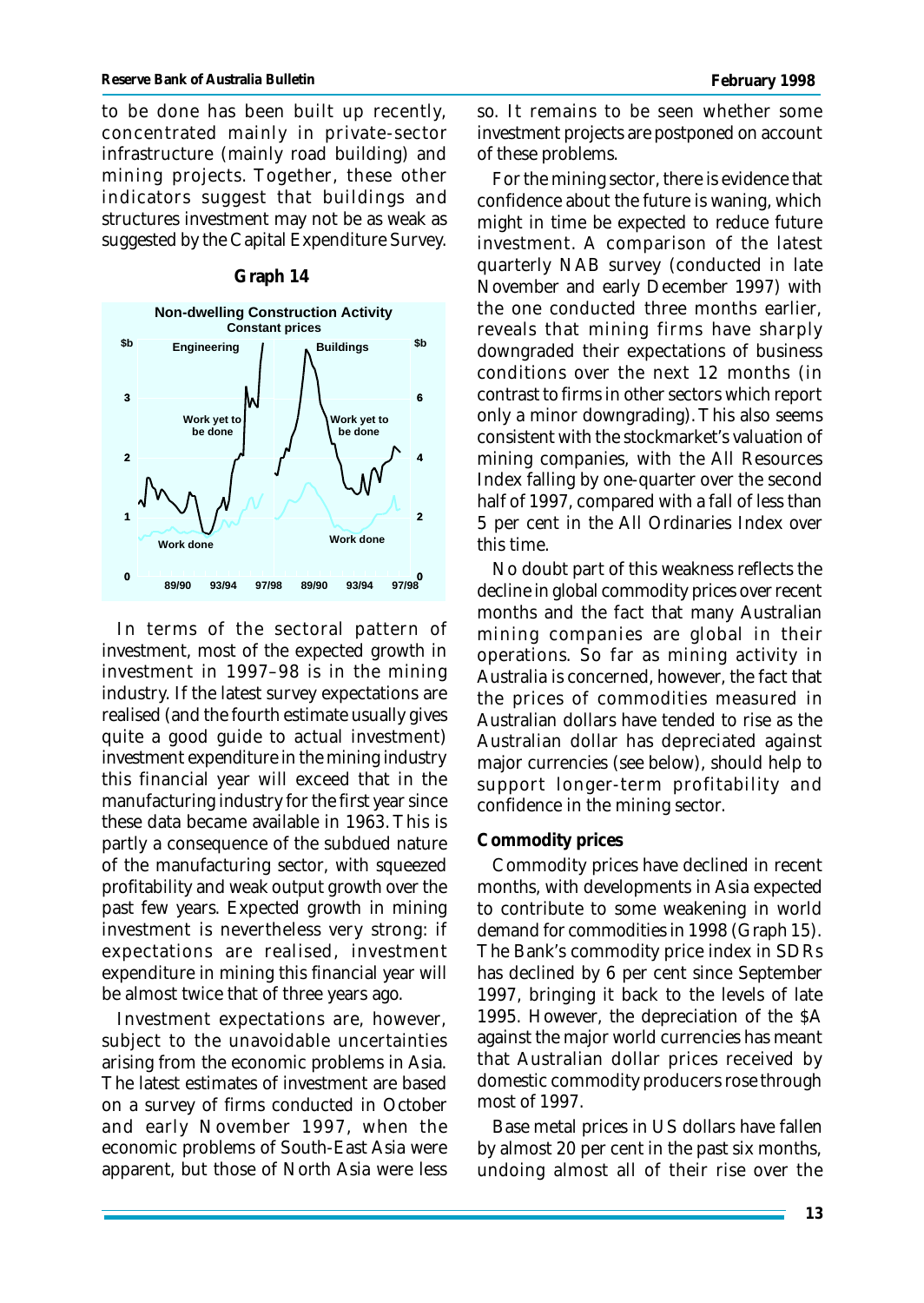#### **Graph 15**



previous year. They are now moderately below their average of the 1990s, with continued good demand from Europe and the US offsetting, to some extent, the worsening prospects in Asia. This has also been a factor in the 3 per cent rise in \$US contract prices negotiated for iron ore exports in 1998, despite an expected slowing in steel production throughout Asia and the strength of the US dollar against most of the world's currencies.

This worldwide strength of the US dollar goes some way to explaining the fall in the US dollar prices of other key commodities. The US dollar contract prices of Australia's coal exports will be reduced in 1998, with falls of between 5 and 10 per cent beginning in April. However, since January 1997 (when these contracts were last negotiated), the US dollar has appreciated by 13 per cent against the Australian dollar, meaning that coal contract prices have risen in Australian dollar terms over this time. Gold prices have been declining in US dollar terms, but are little changed in Australian dollars since the middle of 1997. Crude oil prices have been weaker, falling by around 20 per cent in US dollars since October.

There have also been noticeable falls in rural prices. Wheat prices in US dollars have continued to ease, with world production boosted by large harvests in Europe and the US, although again, measured in Australian

dollars, they have been largely unchanged since the beginning of 1997. Since November, the price of wool has fallen by more than 10 per cent in \$A terms, despite the currency depreciation, as demand from Asia is expected to weaken in 1998.

## **The external sector**

After being in surplus for most of 1997, the balance of trade in goods and services moved into deficit at the end of the year. This mainly reflected a 12 per cent increase in imports in December. The volume of exports grew strongly over the year, boosted by strength in resource exports, especially metals (Graph 16). Despite some quarterly volatility, the volume of manufactured exports also increased, rising by around 10 per cent over the year to December. By contrast, rural exports have begun to weaken, no doubt reflecting the drop in farm output in 1997–98 following last year's record harvests.

#### **Graph 16**



There have been tentative signs of a weakening of Australian exports to East Asia in recent months, although it is too early yet for these to have become widespread. In broad terms, exports to East Asia were flat during 1996, but began to recover quite strongly in the early part of 1997, following the pattern of East Asia's aggregate international trade. The latest monthly data, although volatile, suggest that the stronger growth in exports to the region continued for most of 1997, but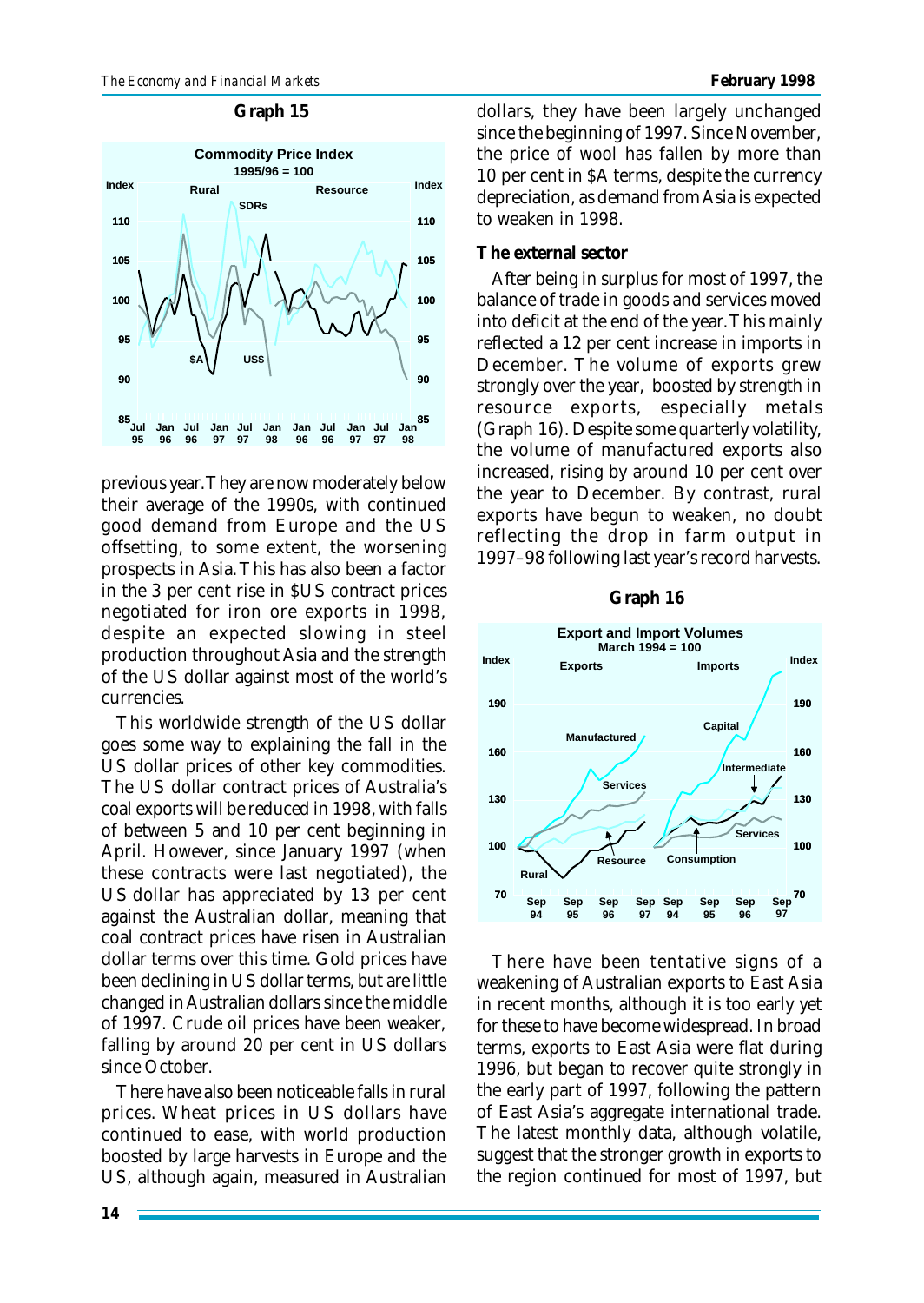that exports in some areas, particularly to the ASEAN-4 countries, declined at the end of the year (Graph 17). There have also been some substantial declines in tourist arrivals from a number of countries in the region (Graph 18).



## **Graph 17**

#### **Graph 18**



A weaker export performance has been most clearly evident in the case of Thailand, which was the first of the East Asian economies to turn down. Australia's merchandise exports to Thailand have been declining for much of the past two years. More recently, there has been a significant weakening in merchandise export sales to Indonesia. Visitor arrivals from both Thailand and Indonesia have also fallen sharply since mid 1997. In December, arrivals from Thailand were nearly 40 per cent below

their level of a year earlier, and those from Indonesia over 50 per cent lower.

Exports to Japan have so far been resilient in the face of weaker Japanese growth, although the strength of exports in Australian dollar terms may partly reflect valuation effects. Visitor arrivals from Japan have fallen by over 10 per cent over the year to December. Total exports to Korea have declined by close to 20 per cent over the past year, but this picture is significantly affected by exports of gold. Gold had been a major area of growth in exports to Korea in recent years (rising to 40 per cent of the total in 1996), with much of the gold apparently being imported by Korea for re-export. This activity has recently contracted. Gold, however, is a commodity for which alternative markets can be found at prevailing world prices, and the decline in gold exports to Korea since mid 1997 has been matched by a rise in gold exports to Hong Kong and Singapore. Excluding gold, Australia's merchandise exports to Korea have been flat in Australian dollar terms over the past year. Visitor arrivals from Korea, however, fell sharply in December to be over 60 per cent lower than a year earlier.

Buoyant domestic demand in Australia continues to drive strong growth in imports. The quantity of imports is estimated to have risen by about 3 per cent in the December quarter, mostly accounted for by a strong rise in the month of December. Growth was concentrated in capital goods and intermediate products. A pause in consumer imports followed exceptionally strong growth (around 15 per cent) over the previous two quarters.

The current account deficit has remained close to 4 per cent of GDP over the past couple of years, with rising terms of trade offsetting the effect of faster growth in the quantity of imports. Over the course of 1998, however, the combined impact of the recent decline in the world price of commodities, slower trading partner growth acting to restrain export volumes, and continued strong domestic demand is likely to lead to a noticeable widening in the current account deficit.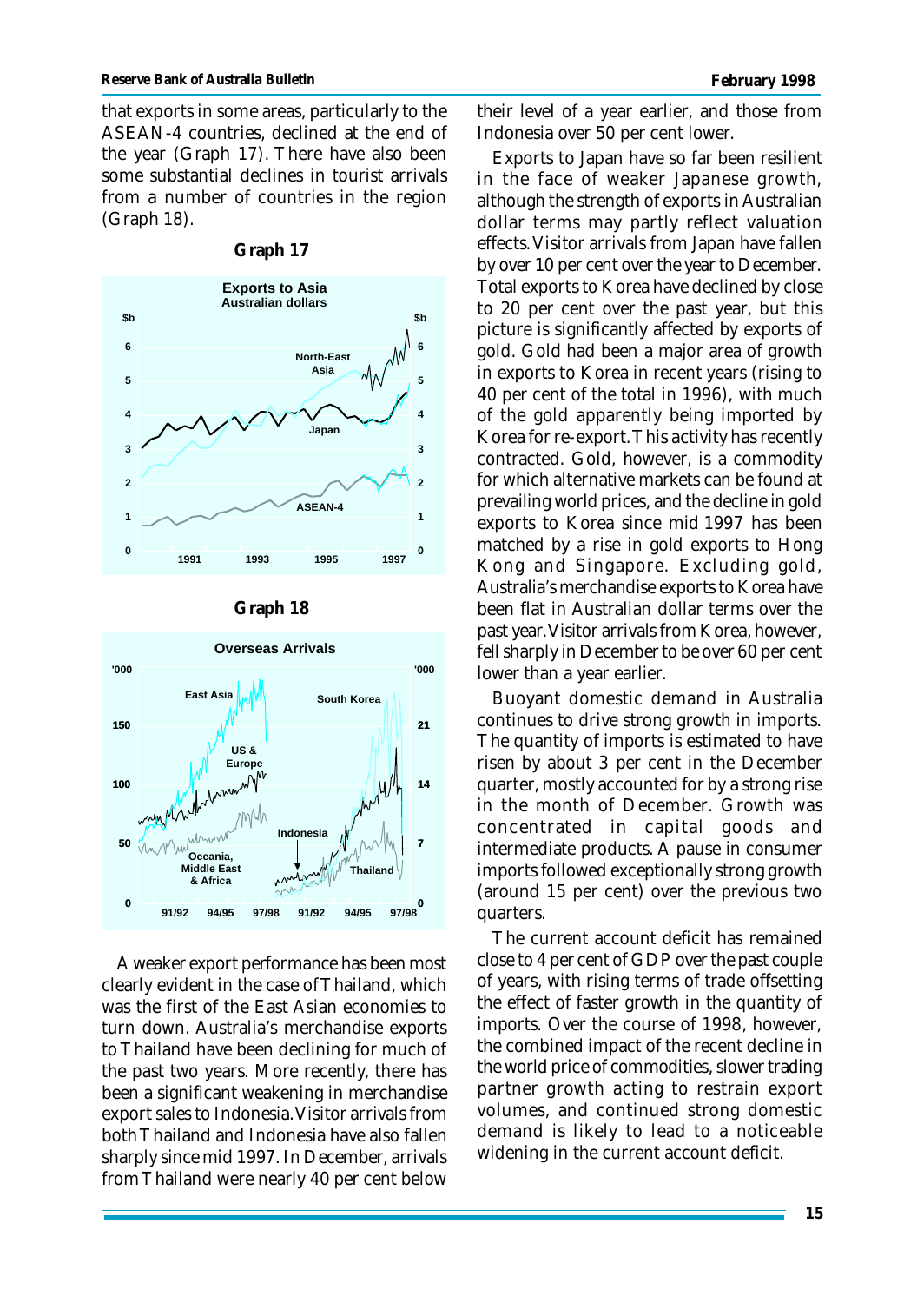#### *The Economy and Financial Markets* **February 1998**

Australian net foreign debt, at 42 per cent of GDP in the September quarter of 1997 (the latest available data), was roughly the same as it has been over the past few years. This relative stability has been a consequence of both the longer-term improvement in the trade account and the shift towards equity financing of the current account over this time. Approximately 40 per cent of the foreign debt is denominated in Australian dollars, providing some insulation from the effects of exchange rate movements.

## **Labour market**

Employment picked up strongly in the second half of 1997, after a period of lacklustre growth (Graph 19). Total employment grew at an annual rate of almost 3 per cent in the second half of 1997. Full-time employment rose faster, at an annual rate of 3<sup>1</sup> /2 per cent, after recording no net growth over the previous 18 months (Graph 20).



#### **Graph 19**

An alternative way of calculating employment growth (based on a matched sample of the roughly seven-eighths of people common to the survey in successive months)



suggests that the extent of both the earlier weakness and the subsequent strength of the pick-up may have been exaggerated by the published estimates. (Further details on calculation of the matched-sample estimates are provided in the November 1997 *Semi-Annual Statement on Monetary Policy*.) Taking the two series together, however, gives a clear indication of a firming in the labour market in the second half of 1997.

This assessment is supported by the recent behaviour of the participation rate (the proportion of the working age population that is either employed or actively looking for work). This had declined gradually from mid 1995 to mid 1997, in line with the sluggish growth of employment. The decline in the rate was particularly sharp for 15–24 year olds, which is consistent with a faster-than-usual rise in the proportion of this age group undertaking education over this time. In the second half of 1997, however, as employment strengthened, the participation rate turned up as people were encouraged back into the labour force. In addition, the unemployment rate began to decline. It reached 8.1 per cent in December and averaged 8.3 per cent in the December quarter, after averaging 8.7 per cent in each of the preceding three quarters.

These trends are mainly a result of the pick-up in growth in the economy observed over the past several quarters. Consistent with this, the observed strengthening in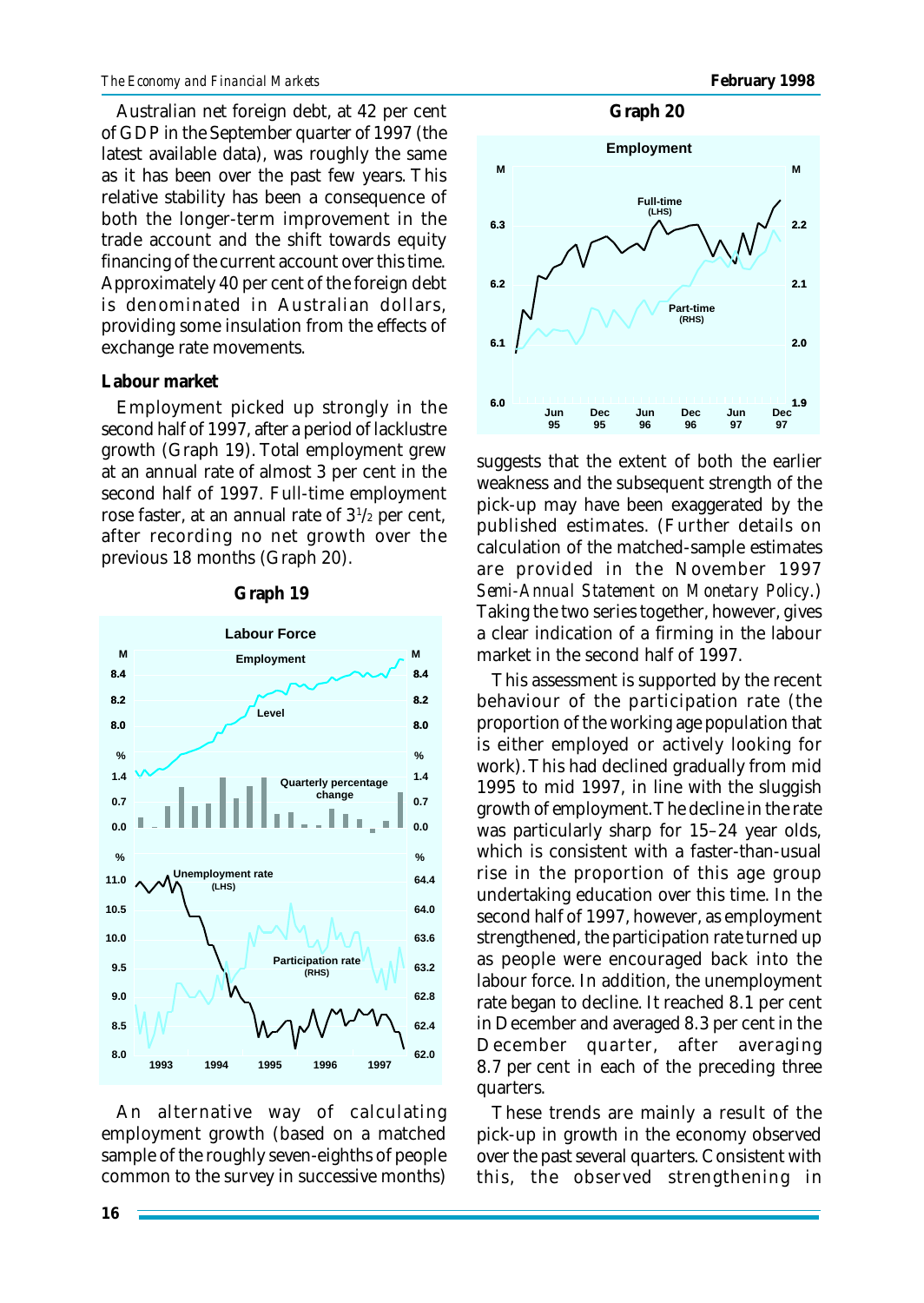employment has been concentrated in wholesale and retail trade and construction – industries that are generally thought to be sensitive to the state of the business cycle. Over the three months to November, these cyclically sensitive industries generated net jobs growth of 114 200. Agriculture, and to a lesser extent mining, also contributed to employment growth. By contrast, employment in manufacturing remains stagnant, consistent with subdued profits and modest output growth, as well as strong real wage growth in significant parts of the industry.

Most forward-looking indicators suggest that the demand for labour will continue to strengthen in the months ahead. According to the ABS data, the number of private-sector job vacancies increased by 6.8 per cent over the year to November 1997, continuing the modest upward trend evident over the past two years. The ANZ measure of job vacancies declined in January 1998, but remains 13 per cent higher than a year earlier. Business surveys of hiring intentions present a more subdued outlook, particularly for manufacturing firms, the majority of which say that they intend to continue shedding labour.

# **Financial aggregates**

The pace of financial intermediation in the economy appears to have picked up as domestic economic activity has accelerated. The stock of credit outstanding from financial intermediaries to the non-finance sector grew at an annual rate of 13.1 per cent over the six months to December 1997, with much of the pick-up occurring in the last three months of the year. This represents a rapid pace of growth in an economy in which nominal output is likely to have grown at an annual rate of something like 5 per cent over the same period. The pick-up in credit growth occurred in both the personal and business sectors (Graph 21).

## **Graph 21**



On the other side of intermediaries' balance sheets, growth in broad money eased towards the end of 1997, after running at double-digit annual rates earlier in the year. Consistent with the reduced opportunity cost of holding transaction accounts and cash in an environment of low inflation and low market interest rates, M1 remains the fastest-growing

| Six months to:                            |                                                   | Three months to:                                  |                                                  |  |
|-------------------------------------------|---------------------------------------------------|---------------------------------------------------|--------------------------------------------------|--|
| <b>June 1997</b>                          | December 1997                                     |                                                   | September 1997 December 1997                     |  |
| 10.1<br>8.9<br>12.2<br>8.8<br>7.6<br>19.6 | 13.1<br>17.4<br>9.6<br>15.3<br>7.4<br>11.3<br>5.0 | 11.9<br>12.2<br>9.2<br>14.7<br>6.0<br>16.4<br>6.2 | 14.3<br>22.8<br>9.9<br>15.8<br>8.8<br>6.5<br>3.7 |  |
|                                           | 11.3                                              |                                                   |                                                  |  |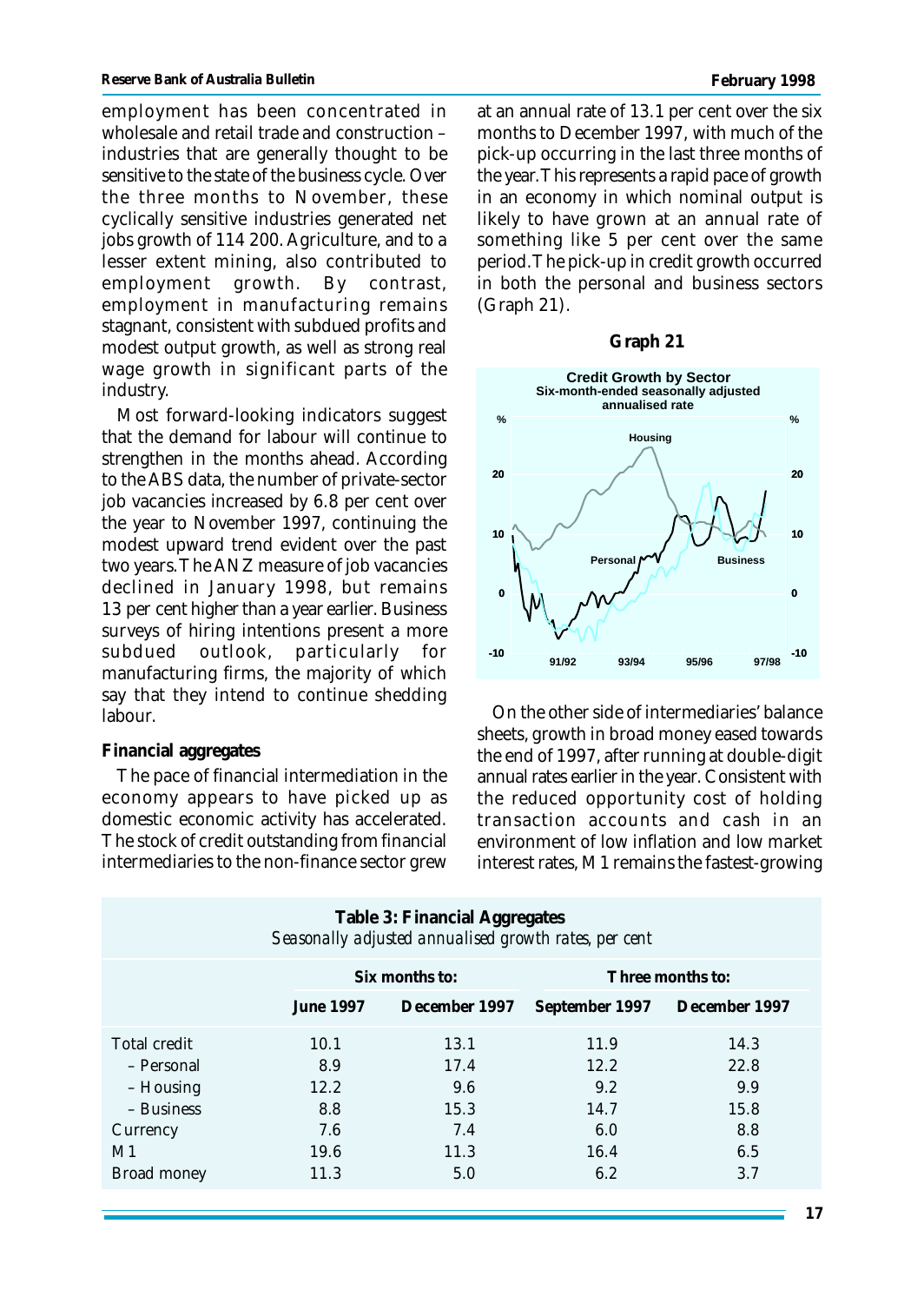monetary aggregate, although the growth rates seen in recent months have also fallen well below those in the first half of 1997. This suggests that the portfolio adjustment to the low interest rate environment may have largely run its course. Currency growth also slowed a little towards the end of last year. Nevertheless, it remained stronger in 1997 than at any time since the early 1990s; currency grew by 7.5 per cent over the year to December, more than double its rate of growth a year ago. In the last few months of 1997, it is likely that the Telstra float and the purchase of the second instalment of the third tranche of Commonwealth Bank shares have led to a modest boost to credit and a modest slowing of monetary growth, as people borrowed and drew down deposits to pay for shares, with the proceeds flowing out of the private financial sector to the Commonwealth.

**Financial conditions in the household and business sectors**

The easing of financial conditions, as measured by the cost and availability of credit, has been more pronounced for household borrowers than for other sectors over the past 18 months. This is because of the increased competition between established providers and new entrants into the home-loan market, which has, to date, seen standard variable home-loan rates fall by more than other interest rates. As a consequence, home-loan rates in real terms are now well below their previous lows registered in 1993–94, when the economy was still emerging tentatively from the downturn of the early 1990s.

The fall in home-loan interest rates represents a boost to the disposable incomes of many of the nearly 30 per cent of households with home loans. One response to this rise in incomes has been the renewed strength of private consumption during 1997. But many households have also taken the opportunity presented by the fall in home-loan interest rates to increase the equity in their homes, by maintaining monthly repayments at their old level and hence reducing the principal more quickly than required under the original terms of their loans. This is likely to explain the moderate growth in housing

credit since mid 1997, despite very high levels of new housing loan approvals.

Coincident with the strength in private consumption, personal credit growth picked up significantly in the second half of 1997. Part of the strength, particularly in October and November, appears to reflect greater use of credit by small investors participating in the Telstra share float. Overall, commitments for new personal lending have been rising sharply, and this has been reflected in consumption and personal credit outstanding. Rapid growth in personal credit in December reflects strength in the revolving components of personal credit, particularly bank overdrafts, which increased strongly in the last three months of 1997 and remains the fastest growing component of personal credit.

The business sector remains well-placed to fund investment despite some softness in profits and retained earnings. Business credit has picked up noticeably in recent months, with annualised growth of 15.3 per cent in the six months to December 1997, compared with 8.8 per cent in the previous six months, although part of this acceleration reflects new loans to finance the purchase of recently privatised businesses. Funding from raisings of new equity has also increased of late. Taking these two funding sources together with retained earnings, total business funding (adjusted for privatisations) has risen through 1997 to 15.2 per cent of GDP in the September quarter, above its decade average of 13<sup>1</sup> /2 per cent.

On 1 January 1998, the AMP Society was demutualised with the issue of shares to its 1.8 million policyholders. The new controlling company, AMP Limited, is scheduled to be listed on the stock exchange around the middle of the year, with estimates of market capitalisation in the region of  $\frac{91}{2} - 11$  billion. Shares were allocated to policyholders on the basis of the size of their policies, the extent of their participation and the length of time for which they had been held. The demutualisation gives current policyholders (who are now shareholders) a readily transferable share of the wealth that has accumulated in the AMP Society since its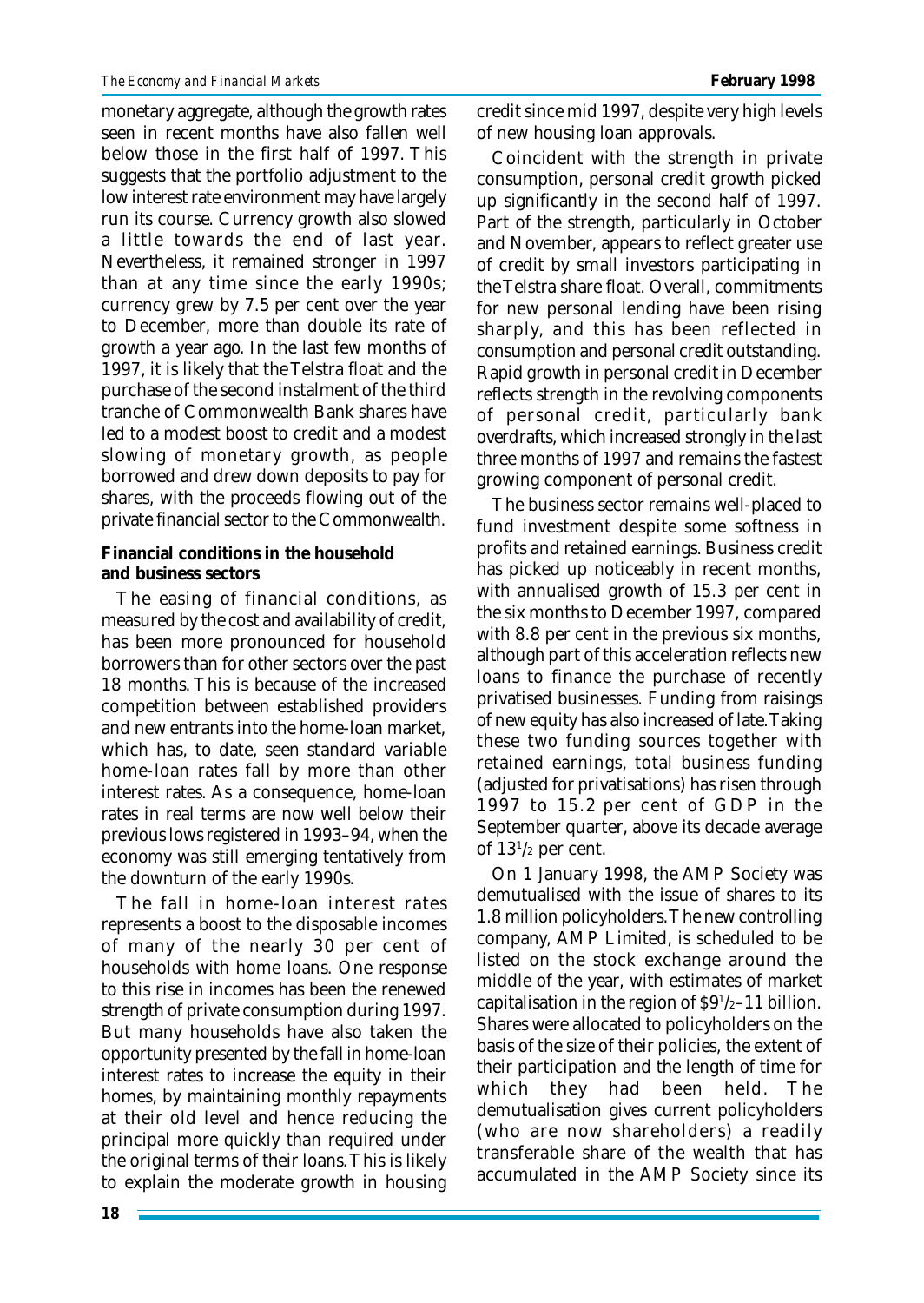inception. In that sense, the demutualisation may be seen as a windfall gain by current policyholders/shareholders. Experience with demutualisations in other countries, mainly the UK, suggests that some shareholders are likely to respond by increasing their expenditure, providing a boost to aggregate demand during 1998.

## **Intermediaries' interest rates**

There has been no movement for some time in the indicator rates on variable-rate housing loans or on loans to small and large businesses. Housing rates remain at 6.7 per cent from banks and 6.4 per cent from mortgage managers, while indicator rates for variable-rate loans are 8.8 per cent for small businesses and 8.5 per cent for large businesses. In the case of business loans, these are the lowest rates since 1973; in the case of housing loans the rate is lower than at any time since 1970 (Graph 22).





Despite the steadiness in standard indicator rates, the average interest rate paid by small businesses is continuing to decline, partly because banks have become more innovative in the loan products offered to this group. Each quarter, the Bank collects information on the total cost of loans to businesses. In the latest collection, for the September quarter 1997, the interest cost of *variable-rate* borrowing by small business fell by 1.0 percentage point to 9.6 per cent. This

brought the total fall since mid 1996 to 3.0 percentage points, less than the 3.8 percentage point fall in the standard variable home-loan rate, but 0.5 of a percentage point more than the cut in the cash rate over this period. This suggests that competitive forces have now spread more widely, from the market for housing loans into the provision of small business financing. This is partly because reduced margins on housing lending have forced banks to look to increase market share in other sectors. Consequently, banks have introduced a number of new lending products for small businesses. These facilities are at discounted interest rates and better reflect the type of security small businesses have to offer. In particular, each of the major banks introduced a residential-secured product early in 1997, which enables small businesses to borrow at a variable rate, close to that on housing loans, with no customer risk margin.

In line with interest rates in capital markets – where fixed-rate loans are funded – indicator rates on fixed-rate loans have fallen further in recent months. The average interest rate on a fixed-rate housing loan with a term of three years has fallen by 0.6 of a percentage point to 6.7 per cent since the last cut in the cash rate in July, including a round of reductions by a number of banks in January. Since their recent peak in June 1996, these rates have fallen by 2.9 percentage points. In addition to these carded rates, several banks made available 'special offers' for fixed-rate housing finance during January. In January, the indicator rate on fixed-rate loans for business for a term of three years was 7.2 per cent, 0.2 of a percentage point lower than in July 1997.

The *average* interest rate actually paid on all outstanding fixed-rate loans has fallen by less than the relevant *indicator* rate. In the September quarter, the average interest rate on outstanding fixed-rate loans to small business fell by 0.4 of a percentage point, to 9.4 per cent; since the June quarter 1996, this rate has fallen by 1.2 percentage points, compared with a fall in corresponding indicator rates of 2.8 percentage points. The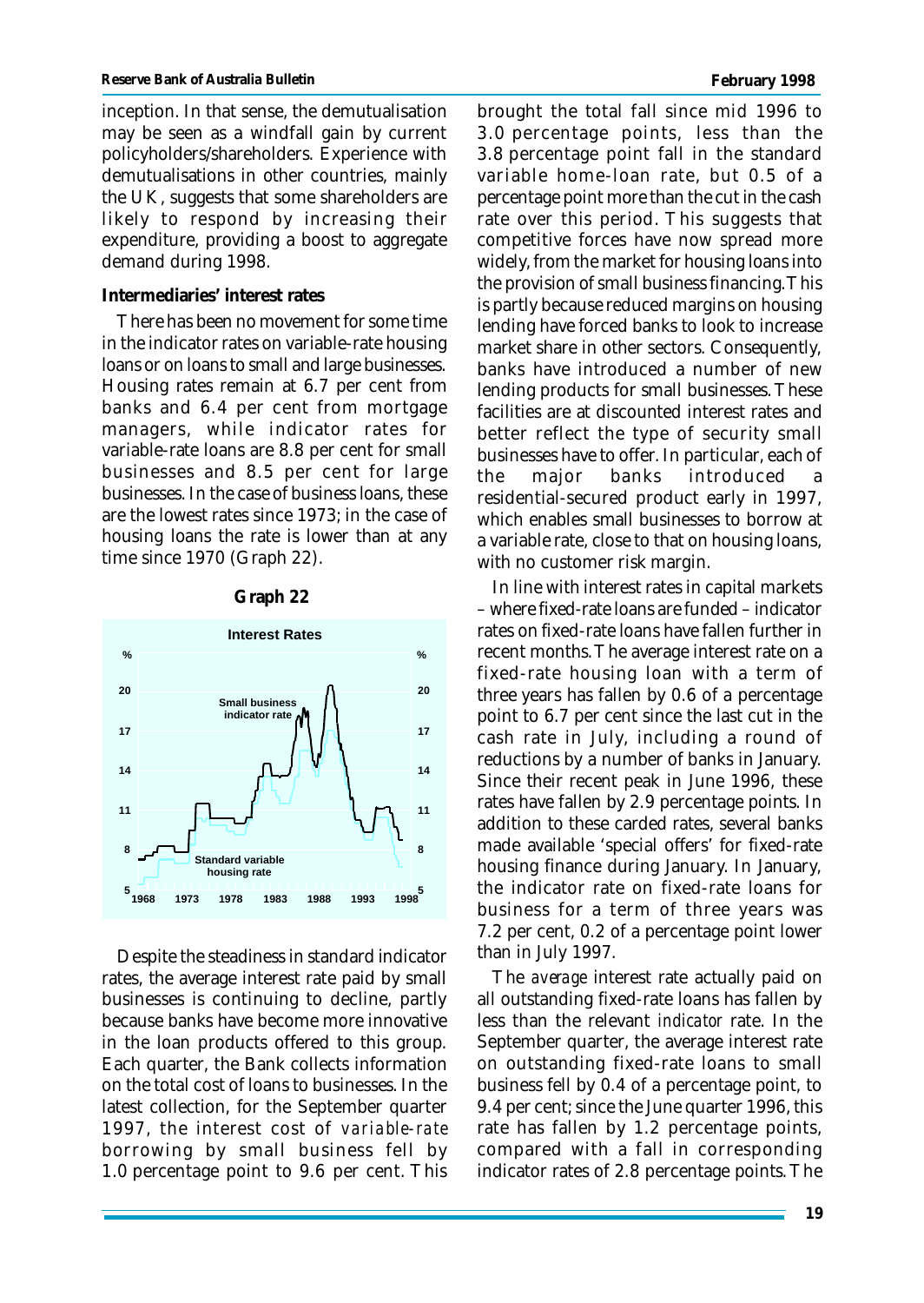reason the fall in the average interest rate on outstanding fixed-rate loans is smaller than the fall in the indicator rate is that lower indicator rates have not worked their way through the stock of outstanding fixed-rate loans and will not do so completely until that stock is fully rolled over.

The total weighted average interest rate on all small business loans (fixed and variable) fell by 0.7 of a percentage point in the September quarter 1997 to 9.3 per cent, 2.1 percentage points lower than in the June quarter of 1996.

**Inflation Trends and Prospects**

**Recent developments in inflation**

Consumer prices in underlying terms rose by 0.3 per cent in the December quarter 1997, to be up by 1.4 per cent over the year. Annual underlying inflation has now fallen steadily from its most recent peak of 3.3 per cent in the March quarter of 1996 to its current rate, which is the lowest since the series began in the early 1970s (Graph 23).



The headline CPI also rose by 0.3 per cent in the quarter, but was 0.2 per cent lower than a year ago. Falls in mortgage interest rates continue to reduce the headline series, detracting 0.3 of a percentage point in the December quarter 1997 and around 1 3 /4 percentage points over the year. This effect on the headline CPI was offset in the quarter by increased health costs and higher prices for tobacco and selected food items.

The prices of domestically produced consumer goods rose by 0.6 per cent in the December quarter, and by 1.7 per cent over the year, continuing the gradual slowing in growth evident in recent quarters (Graph 24). In the private sector, goods prices continue to rise considerably more slowly than services prices. Private-sector goods prices rose by only 0.7 per cent over the course of 1997, compared with a rise in the prices of private-sector services (which exclude interest charges) of 3.3 per cent. The price of imported consumer goods fell by 1.2 per cent in the quarter and by 2.6 per cent over the year – its largest annual fall on record. The biggest falls were for imported motor vehicles, but the prices of many other types of imported consumer goods also fell.



#### **Graph 24**

The continuing falls in the prices of imported consumer goods are largely a consequence of the appreciation of the Australian dollar early in 1996 and the maintenance of that higher level for most of 1997. In October 1997, however, the currency depreciated sharply in import-weighted terms, with the depreciation not being reversed until late January 1998. This had an immediate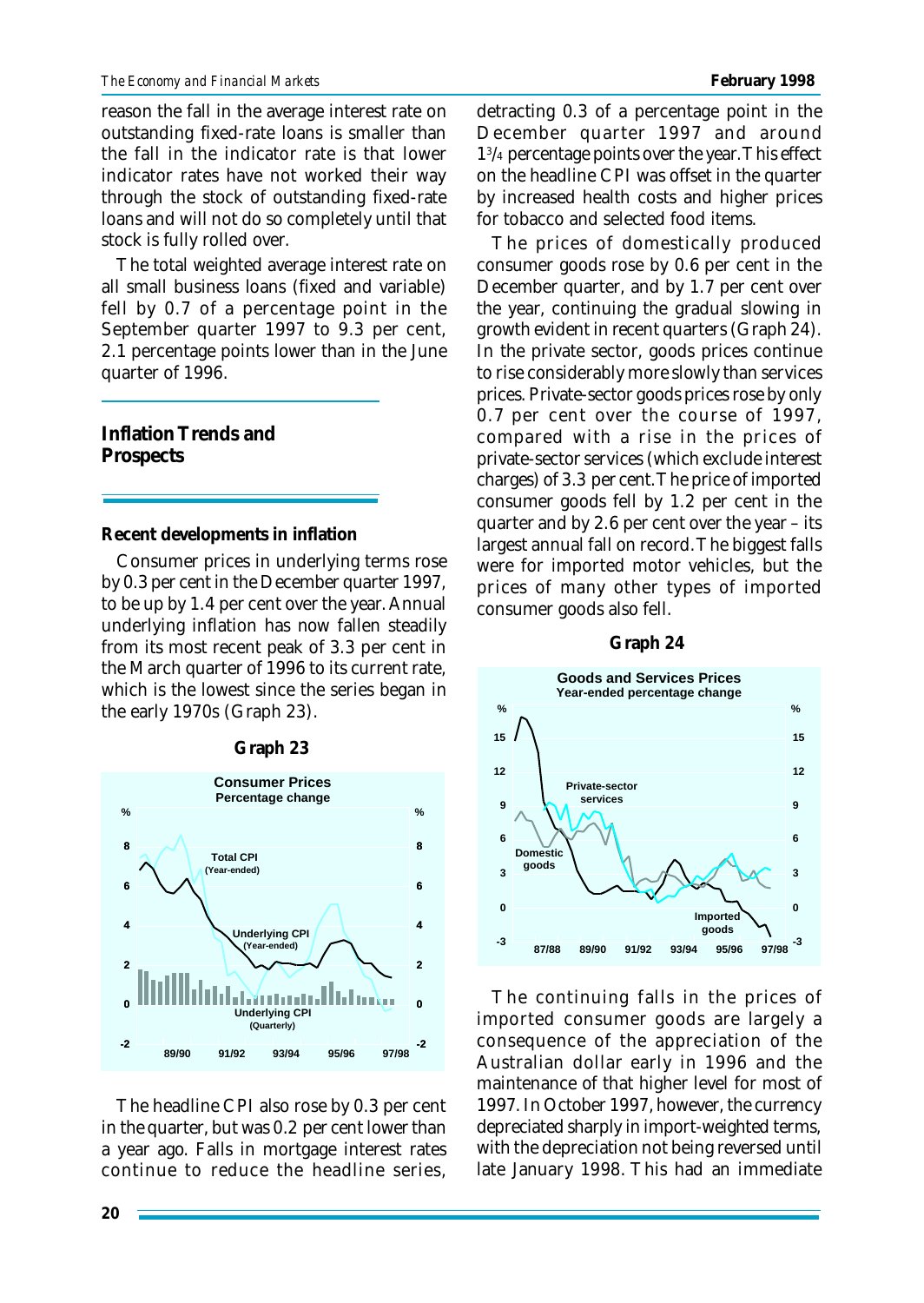impact on both imported prices over the docks and imported producer prices (Graphs 25 and 26). The import price index rose by 4.2 per cent in the quarter, its largest quarterly rise in 11 years, to be up by 6.4 per cent over the year. Very similar prices rises, 4.0 per cent over the quarter and 6.3 per cent over the year, were recorded by imported final manufactured goods. That prices of imported products at the retail level *fell* in the December quarter reflects the fact that there are normally long lags in the pass-through of exchange rate movements to final retail prices. With the unwinding in January 1998 of the late 1997 currency depreciation, the sharp rises in over-the-docks import prices in the December quarter should be expected to have only limited impact on consumer prices. (See the later section, **Inflation outlook** , for a discussion of the import-weighted and trade-weighted measures of the currency.)

#### **Graph 25**



## **Graph 26**



The prices of domestic inputs have been picking up gradually for much of the past year. Over the year to the December quarter 1997, the price of domestic raw material inputs (including petroleum) rose by 2.0 per cent, while domestic intermediate goods prices rose by 2.4 per cent, in both cases the largest annual rises for two years. Reflecting this pick-up in input costs, domestically produced manufacturing prices have also edged up, rising by 0.5 per cent in the December quarter of 1997 and by 1.5 per cent over the year, also their highest annual rate for two years.

The ABS announced in November 1997 that it will replace the current CPI with an acquisitions-based CPI, which will exclude interest charges for mortgages and consumer credit. The price of home ownership will be measured by net expenditure on new dwellings (excluding land). A new group, Financial Services, will be incorporated in the index, as will the prices of some additional items that are forming a rising share of consumer spending (computers, tertiary education fees and domestic services). These changes will be introduced from the September quarter 1998.

## **Trends in labour costs**

The latest available data on earnings growth showed average weekly ordinary-time earnings (AWOTE) increasing by 4.4 per cent over the year to August 1997 (Graph 27). This figure has been affected by some marked volatility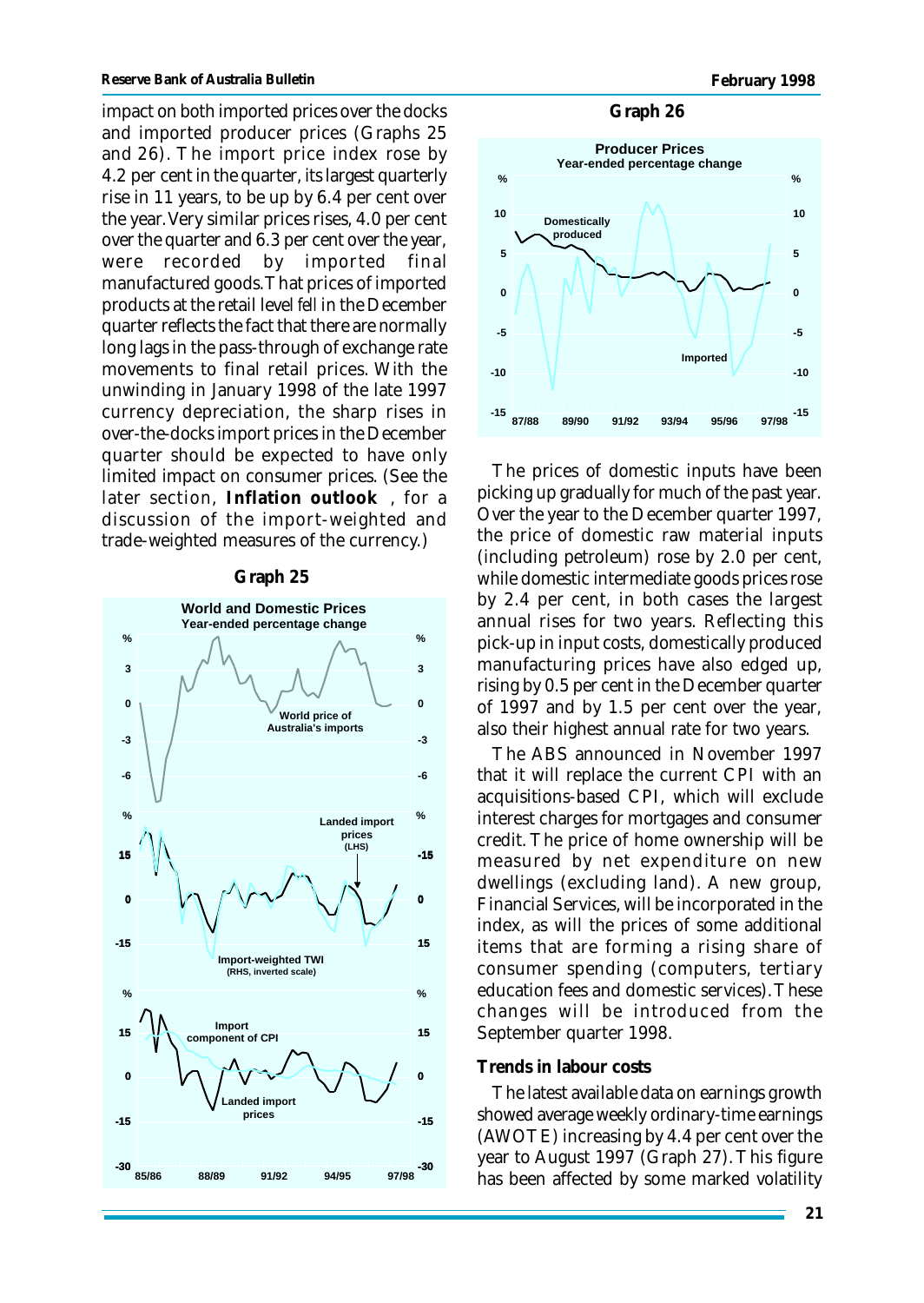#### **Graph 27**



in the quarterly movements, with AWOTE increasing by 1.9 per cent in the three months to August but only 0.3 per cent in the previous three months.

There has for some time been a marked divergence between public- and private-sector components of wage growth, although more recently the two have begun to move closer together. Measured growth in public-sector AWOTE slowed to an annual rate of 6.1 per cent over the year to August, from a rate of 7.2 per cent the previous quarter. However, this remains higher than other indicators, particularly the enterprise bargaining data, would suggest. It is likely that aggregate public-sector earnings growth continues to be affected by compositional change within the sector, which contributes to some overstatement of the increase in wage rates.

In the private sector, AWOTE increased by 2.0 per cent in the three months to August, to be up by 4.0 per cent over the year. This compares with an estimated fall of 0.1 per cent in the three months to May, implying a rise of 2.5 per cent over the year to May. These quarterly numbers are, however, subject to a good deal of unavoidable statistical noise (driven partly by changes in the sample of firms from one survey to the next). The rise in the estimated annual growth of private-sector AWOTE from 2.5 per cent to 4.0 per cent probably owes more to this noise than to an underlying pick-up in private-sector wage growth. The former number probably understates private-sector wage growth, while the latter probably overstates it.

While there remains considerable uncertainty, annual wage growth (allowing for some over-statement in the public-sector AWOTE numbers) appears to be running at about 4 per cent, with the private-sector component probably somewhat lower. Wage growth at these rates does not represent a threat to the inflation target. From the perspective of employment, however, rates of wage growth over much of the past couple of years have been on the high side for an economy with very low inflation and an unemployment rate over 8 per cent.

The latest data on wage rises negotiated under enterprise agreements, covering the September quarter 1997, continue to show average annual outcomes in the 4<sup>1</sup> /2–5 per cent range, as they have done for some time (Graph 28). Some moderation of wage outcomes from private-sector enterprise agreements appears to have been occurring over recent quarters; new federal agreements registered in the September quarter 1997 yielded average annual increases of 4.4 per cent, compared with a revised 4.8 per cent in the previous quarter and over 5 per cent for much of 1996. There remains much diversity between outcomes, but there are also indications that some major private-sector agreements are being renewed at lower rates. In the finance sector, re-negotiated agreements at the larger banks are yielding annualised wage increases in the 3 to 4 per cent range (adjusting for the time since the expiry of previous agreements), down from 5 1 /2–6 per cent in previous agreements. In the public sector, some agreements during the first three quarters of 1997 yielded relatively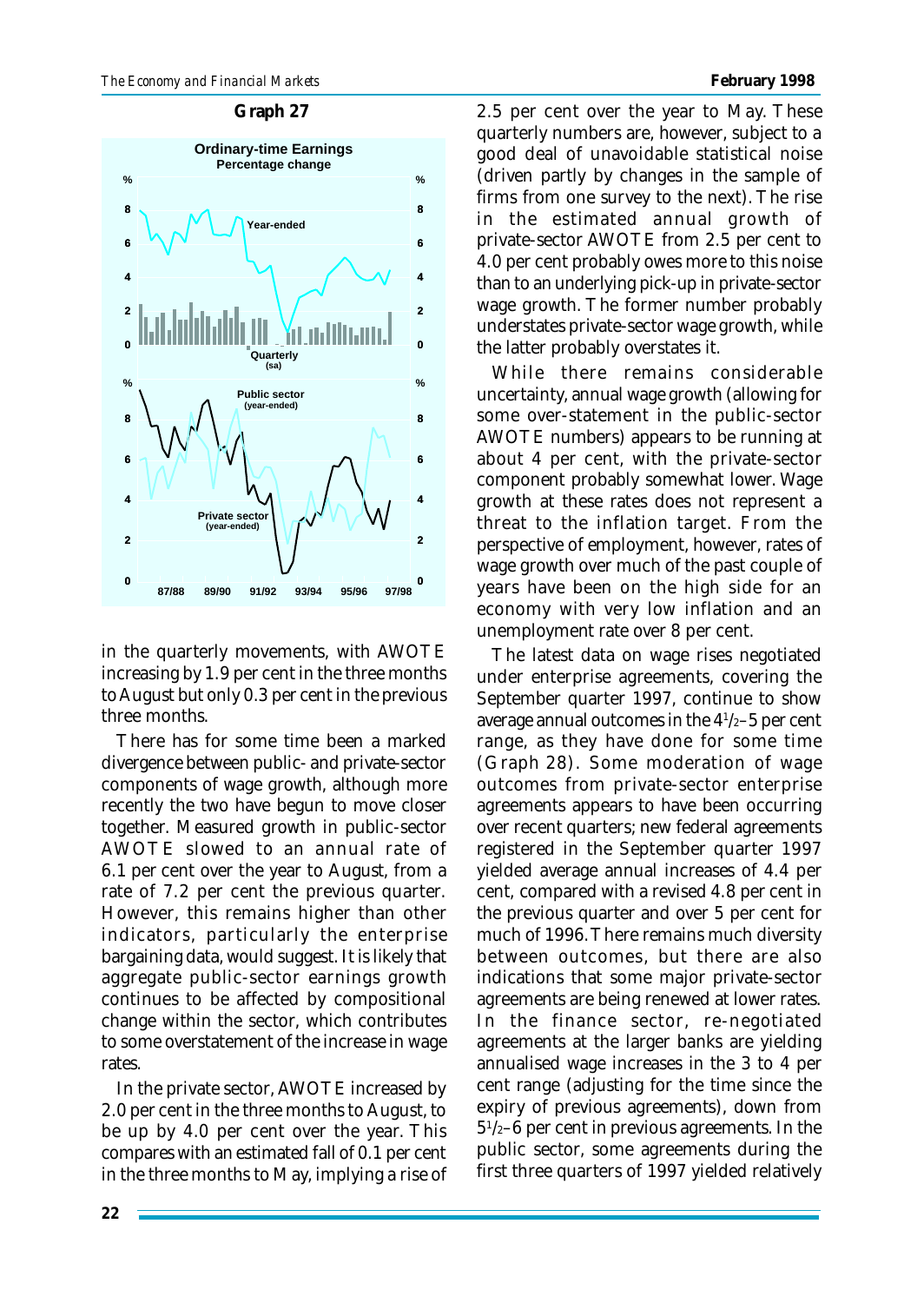high increases, but more recent indications are that agreements currently being renewed are in the 3 to 4 per cent range. Executive salaries, according to the Cullen Egan Dell survey, recorded their largest quarterly rise for more than seven years in the December quarter, returning the annual rate of growth to over 6 per cent.

#### **Graph 28**



By now, nearly all of the \$10 per week increase in safety-net payments approved by the Australian Industrial Relations Commission in April 1997 should have been paid to workers on awards. The Commission will now consider a claim by the ACTU for a flat dollar increase of \$20.60 in all award wages, and a further \$38 increase in the following year.

## **Inflation expectations**

Most measures of inflation expectations remain close to their historical lows following significant declines in late 1996 and into 1997. Nevertheless, consumers' and businesses' expectations of inflation over the medium term remain above the Bank's target. Expectations of financial market participants, by contrast, are consistent with the target, as has been the case for some time.

Consumer inflation expectations, as measured by the Melbourne Institute survey, after taking a clear downward step in late 1996, have mostly fluctuated in the  $3-3^{1/2}$  per cent range since then (Graph 29).

In the January 1998 survey, however, the median expectation of inflation over the year ahead picked up to 3.6 per cent, from 3.1 per cent in December 1997, and above its average since late 1996. This pick-up may reflect consumers' perceptions of the implications of the exchange rate depreciation occurring around that time, since the majority of respondents reported hearing news about currency movements.

#### **Graph 29**



Near-term expectations of business selling prices remain subdued. The average expected rise in retail selling prices for the March quarter 1998 is 0.4 per cent in both the ABS and NAB surveys, similar to expectations in recent quarters. In the latest ACCI-Westpac and ACM surveys of the manufacturing sector, there have been small falls in the net balance of respondents expecting to raise selling prices.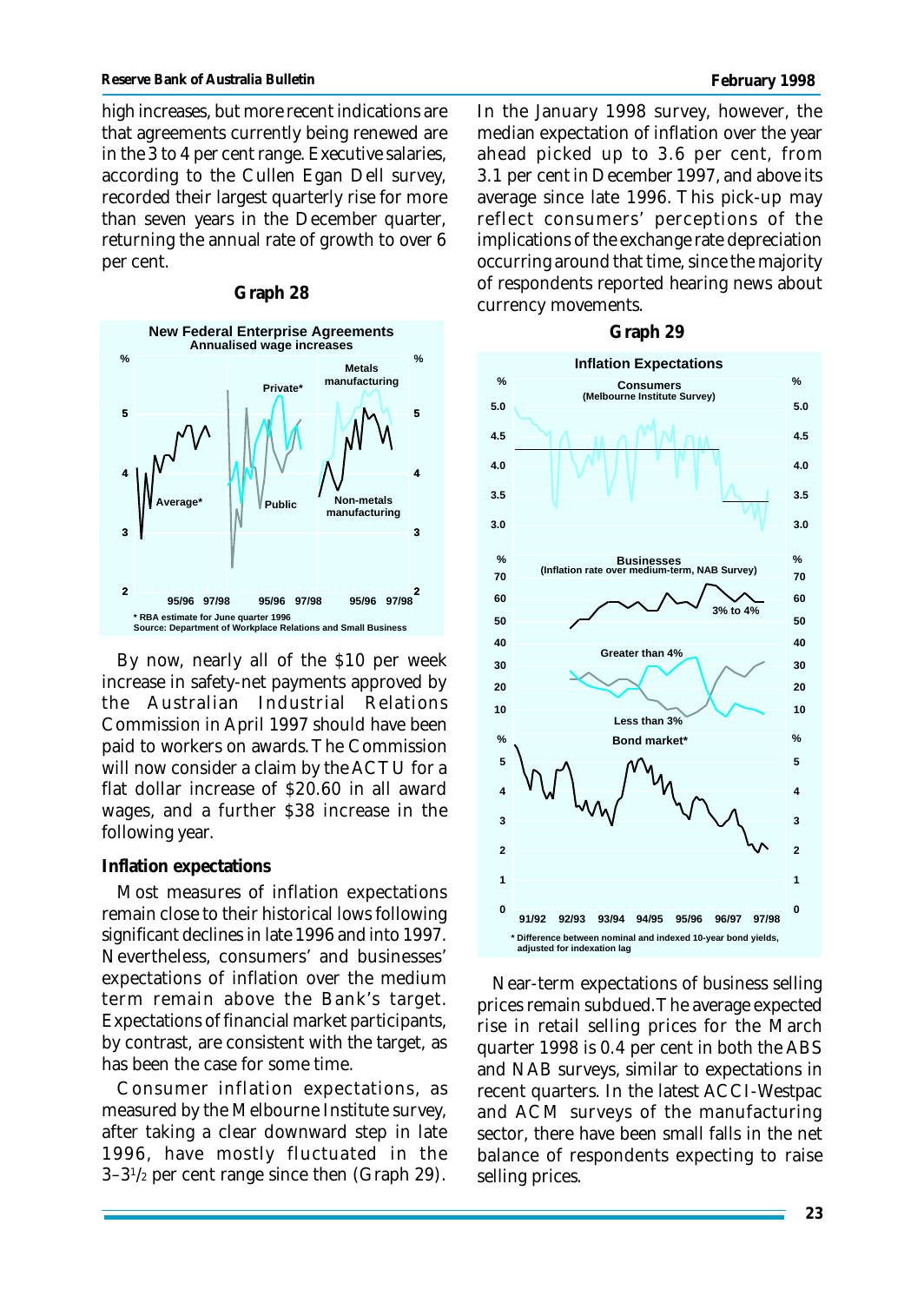Longer-term inflation expectations, as recorded in the latest NAB survey, have been generally steady, with most respondents continuing to nominate 3–4 per cent as the range in which inflation is most likely to be maintained over the next five to ten years. There has, however, been a gradual rise over time in the proportion of businesses expecting inflation to be maintained below 3 per cent and a corresponding fall in the proportion expecting it to be above 4 per cent over this period. Inflation expectations of participants in financial markets continue to be lower than those of consumers or businesses. The Bank's survey of financial market economists, taken just after release of the December quarter CPI figure, obtained a median forecast for underlying inflation over the year to June 1998 of 1.8 per cent, a slight decline from the previous reading. The forecast for the year to June 1999 increased slightly, from 2.6 to 2.7 per cent. On the latest readings, the indexed bond yield differential, a measure of longer-term market expectations, was implying an average inflation expectation of slightly above 2 per cent.

# **Inflation outlook**

Annual inflation in underlying terms probably reached its trough in the December quarter of 1997. The Bank currently expects that inflation will gradually return to the 2–3 per cent target range over the year ahead. Over a slightly longer horizon, subject to some provisos, inflation should remain consistent with the target. Several factors will be at work in producing this outcome.

One element in the expected small rise in inflation over the coming year is that prices for internationally traded goods and services, which had for some time been declining as a result of the earlier appreciation in the Australian dollar, have now begun to rise following the decline in the currency in late 1997. The Australian dollar, after appreciating by about 10 per cent through 1995–96, sustained this higher level for most of 1997. In late 1997, however, it depreciated sharply against the US dollar and the major European currencies, while appreciating sharply against

the currencies of East Asia. These divergent bilateral movements led to little net movement in the Australian-dollar *trade*-weighted index (TWI), but to a noticeable depreciation in the *import*-weighted index (IWI). The different behaviour of the two indices arises from the United States and Europe being relatively more important as sources for Australian imports than as destinations for Australian exports; currency movements against the US dollar and European currencies therefore have more influence on the import-weighted index than on the trade-weighted index. (See the article *Alternative Measures of the Effects of Exchange Rate Movements on Competitiveness* in the January *Bulletin* for details.)

Of the two indices, the IWI is of more relevance for inflation since import prices have a direct (although delayed) influence on consumer prices. Over the three months to mid January of 1998, the IWI was about 4 per cent below its average value for the first nine months of 1997. Past experience suggests that, other things equal, a sustained depreciation of this size would be expected to raise consumer price inflation by a little less than  $\frac{1}{2}$  per cent over the ensuing year or so. Since mid January, however, this depreciation of the import-weighted exchange rate has been unwound, suggesting that the impetus to consumer price inflation will be quite small. Nevertheless, the extended period of declining import prices at the retail level and their restraining influence on economy-wide inflation seems to have come to an end.

A second factor is that over the past year, the economy has been expanding at a rate which is probably a little faster than its likely longer-term potential, with domestic demand in particular growing quite strongly. In the short term, this is likely to continue, and excess capacity will be gradually declining. There should be scope for this to continue for some time before serious capacity constraints are encountered. Nonetheless, as slack is wound back, there is the possibility that firms which have suffered some squeeze on profit margins over the past couple of years may seek to recoup this by raising prices at a rate ahead of the increase in their costs.